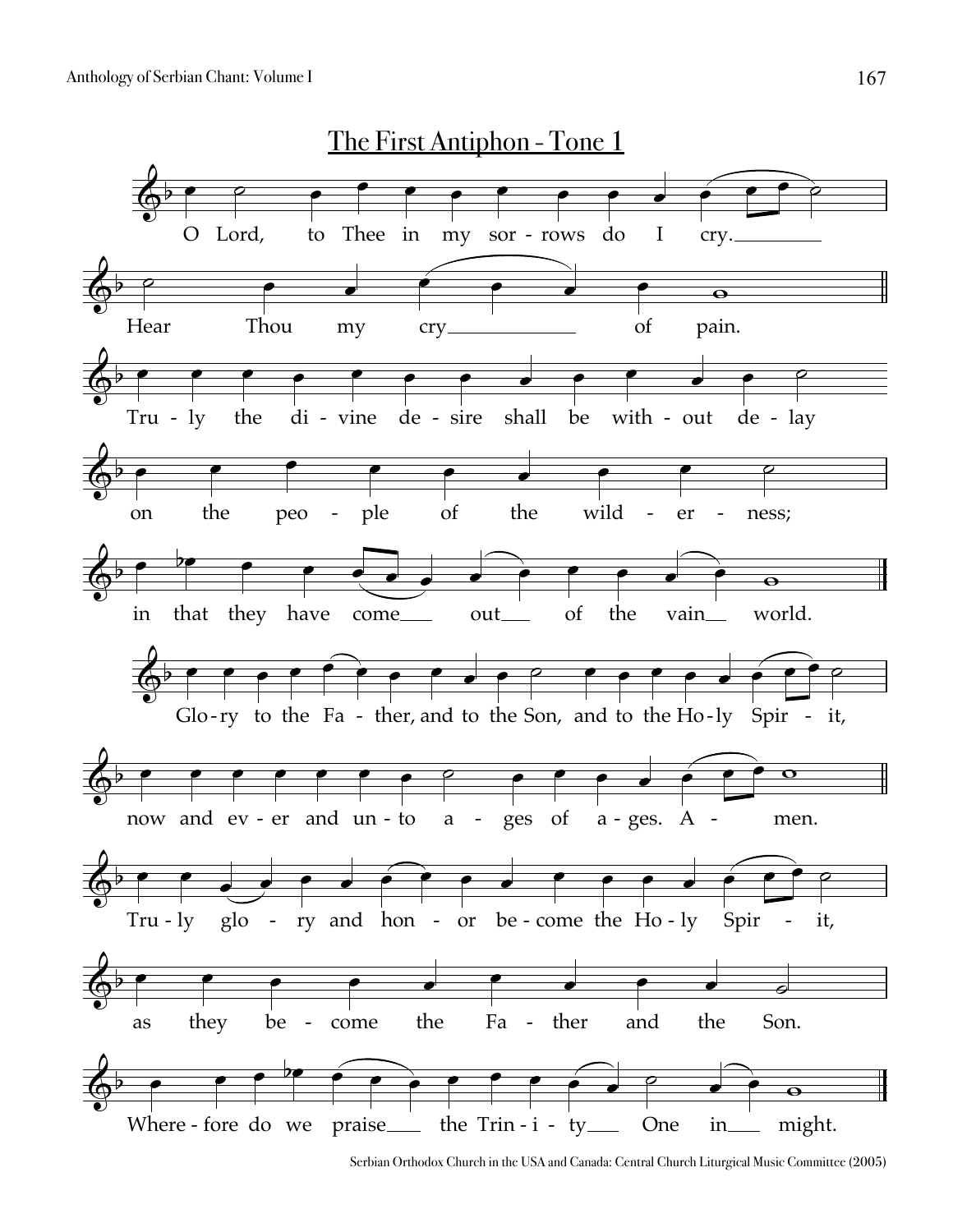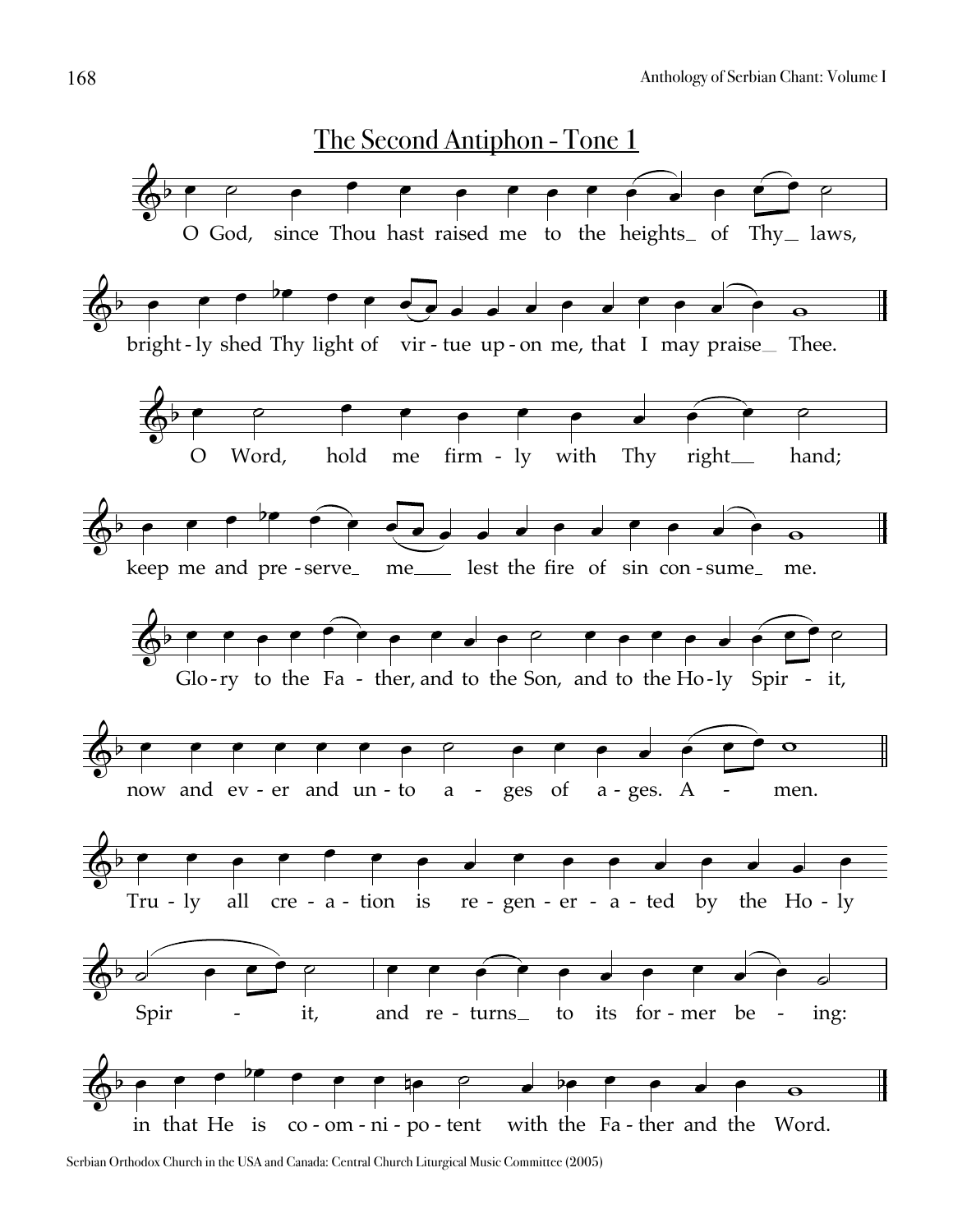

Serbian Orthodox Church in the USA and Canada: Central Church Liturgical Music Committee (2005)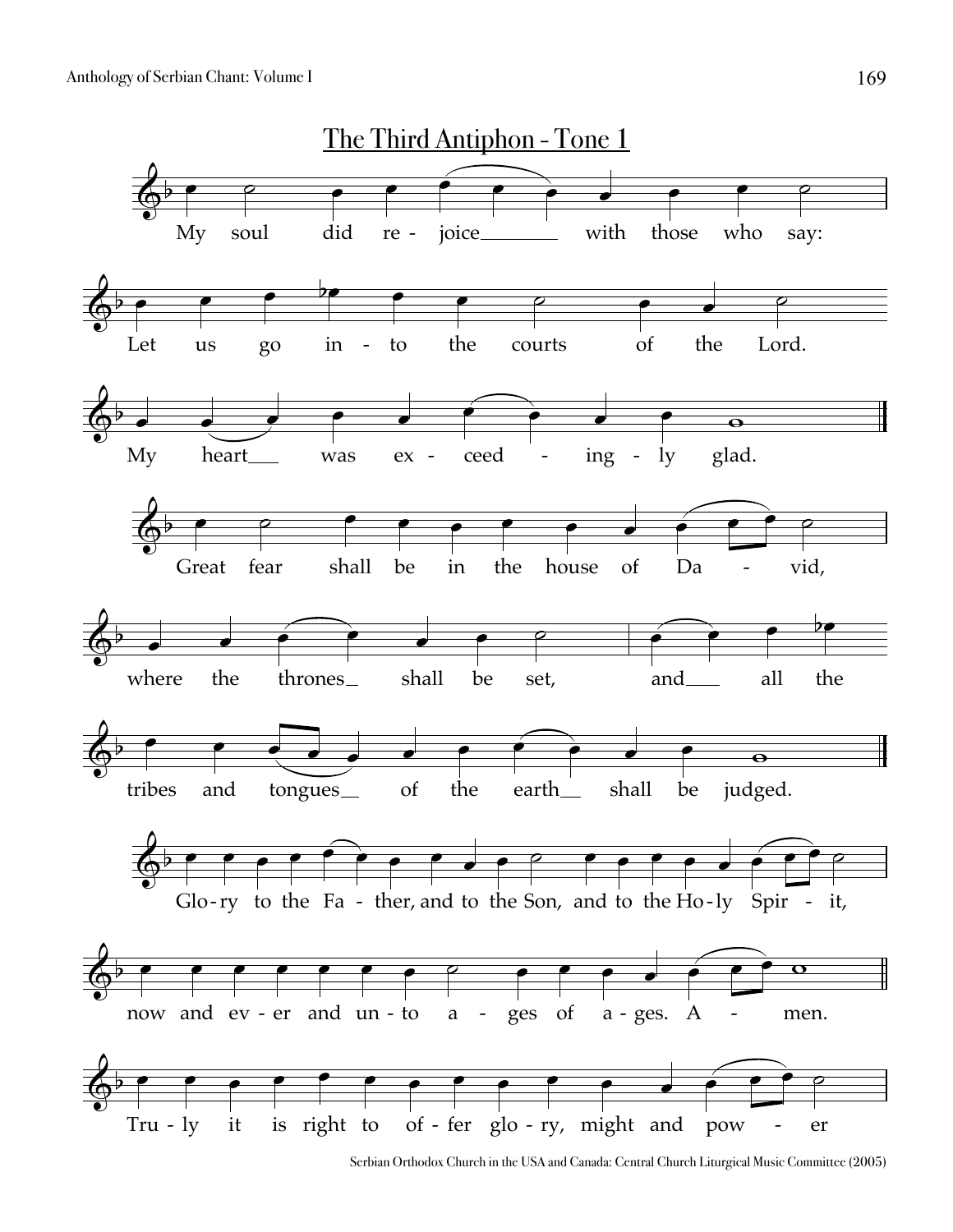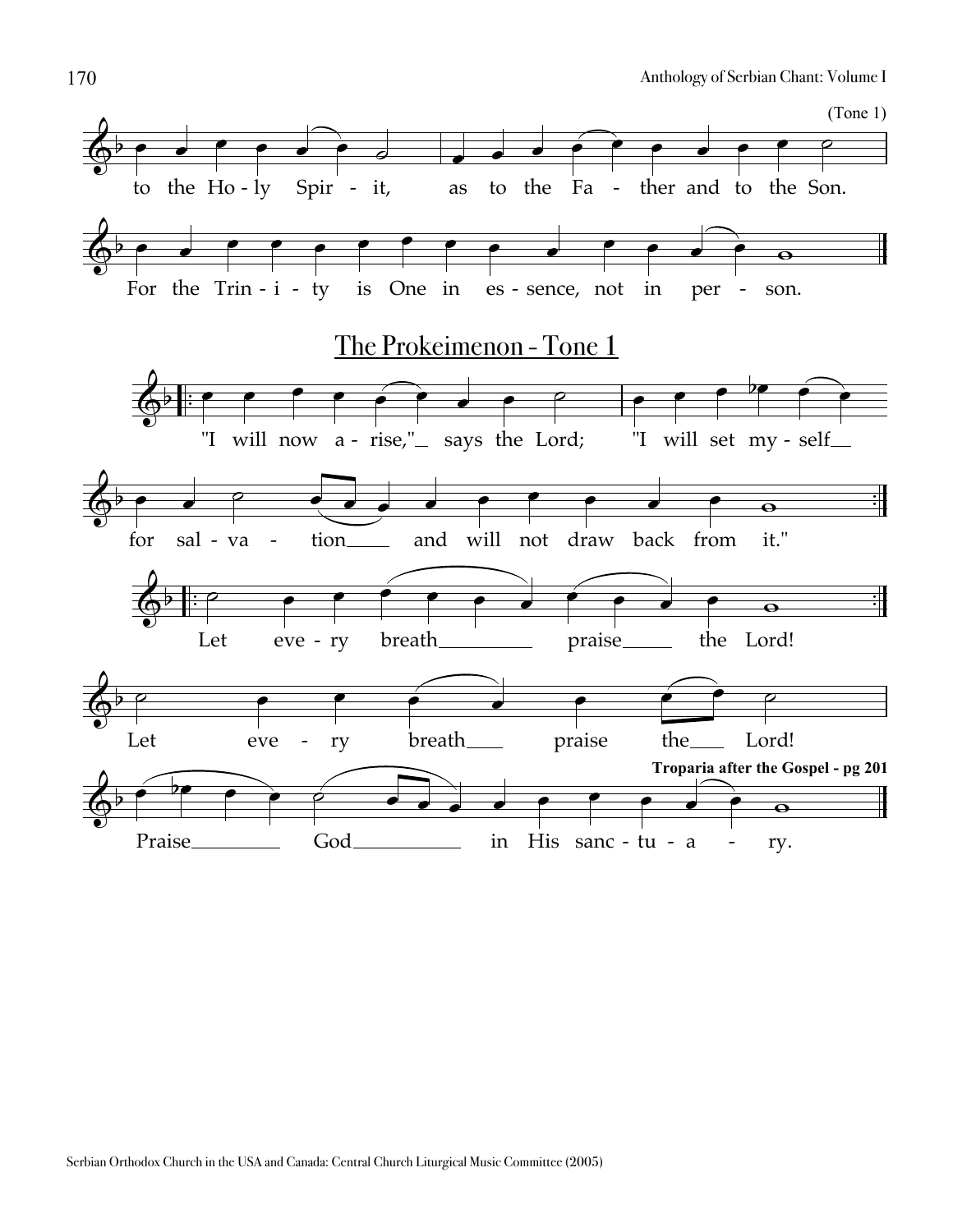

Serbian Orthodox Church in the USA and Canada: Central Church Liturgical Music Committee (2005)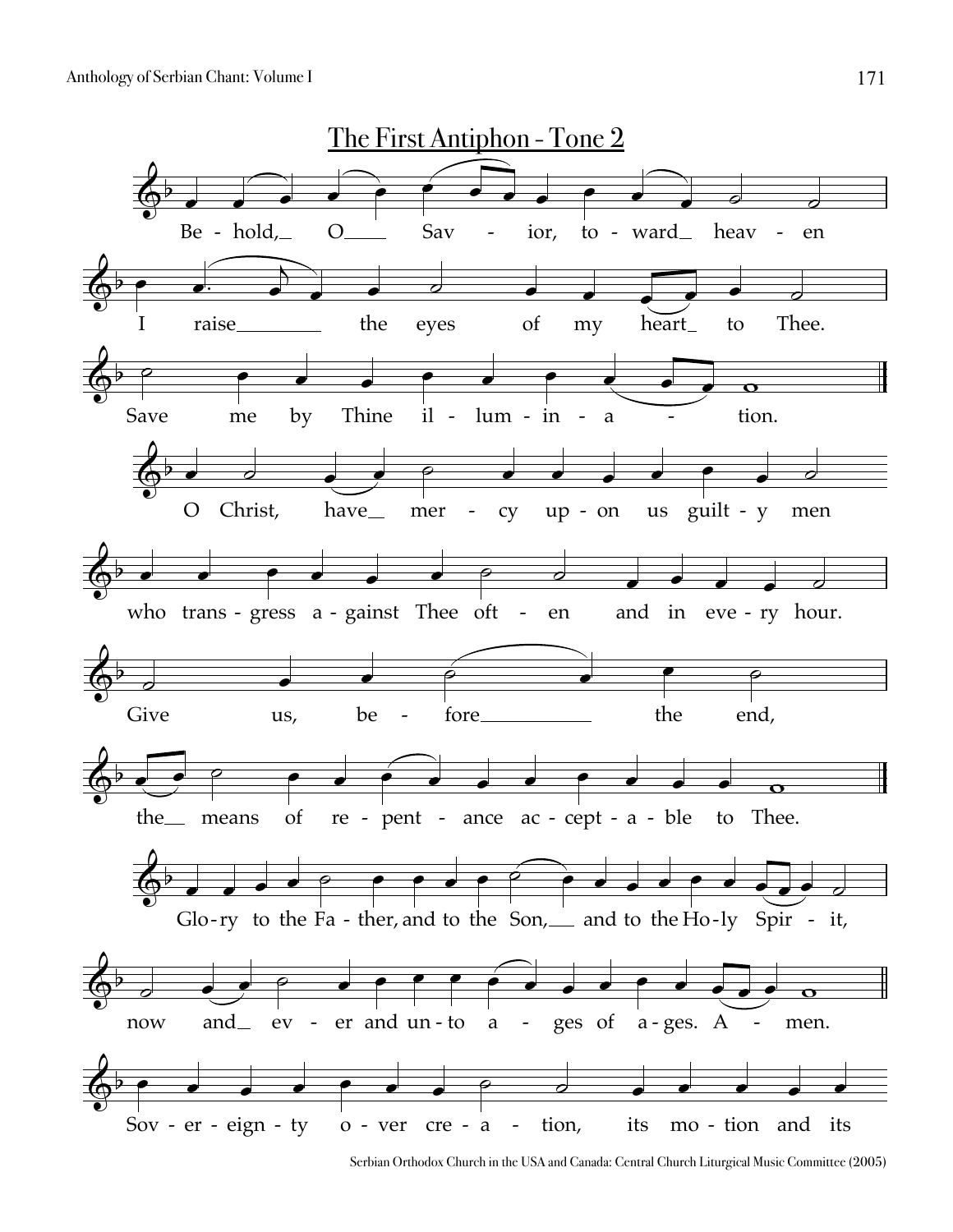

Serbian Orthodox Church in the USA and Canada: Central Church Liturgical Music Committee (2005)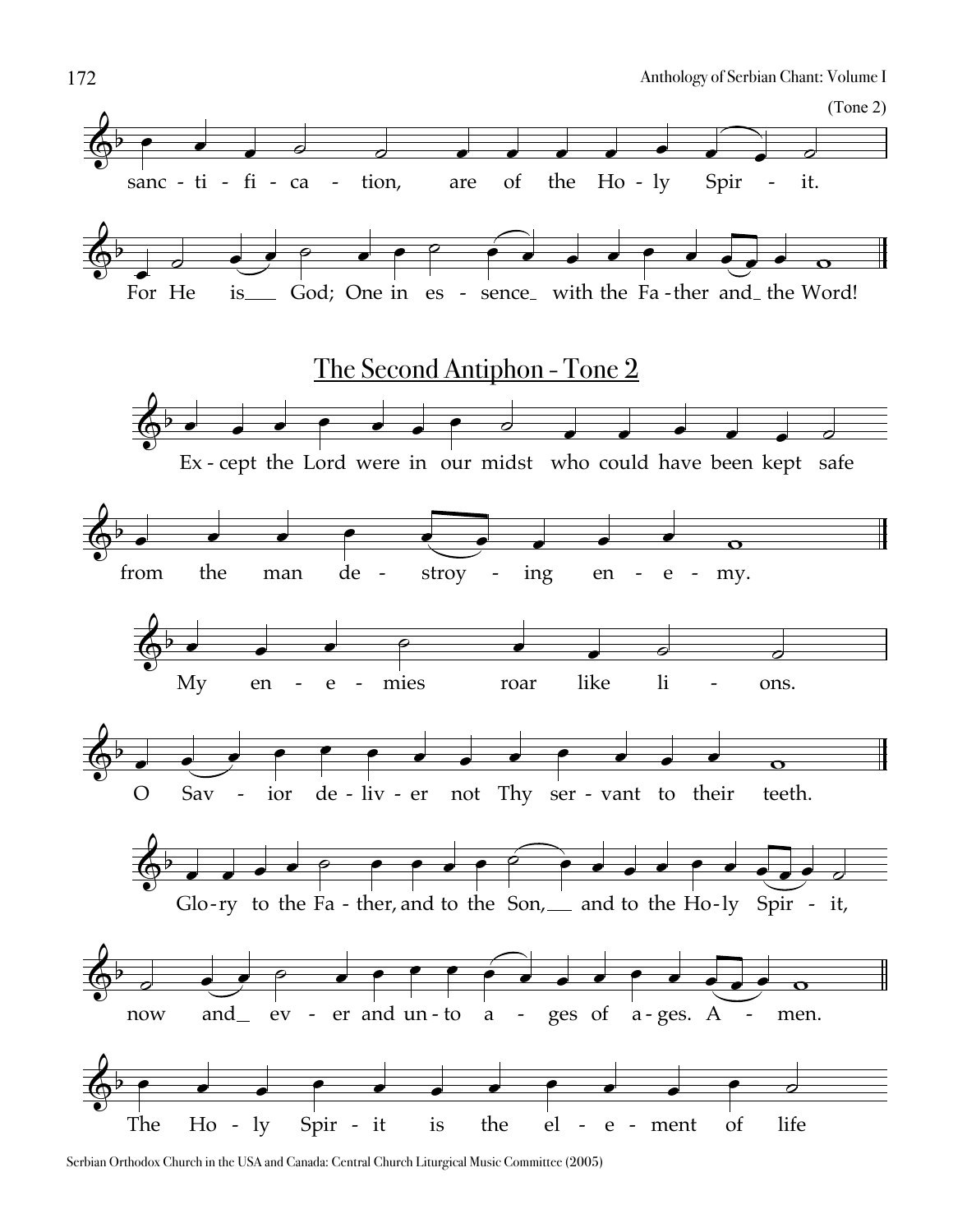

Serbian Orthodox Church in the USA and Canada: Central Church Liturgical Music Committee (2005)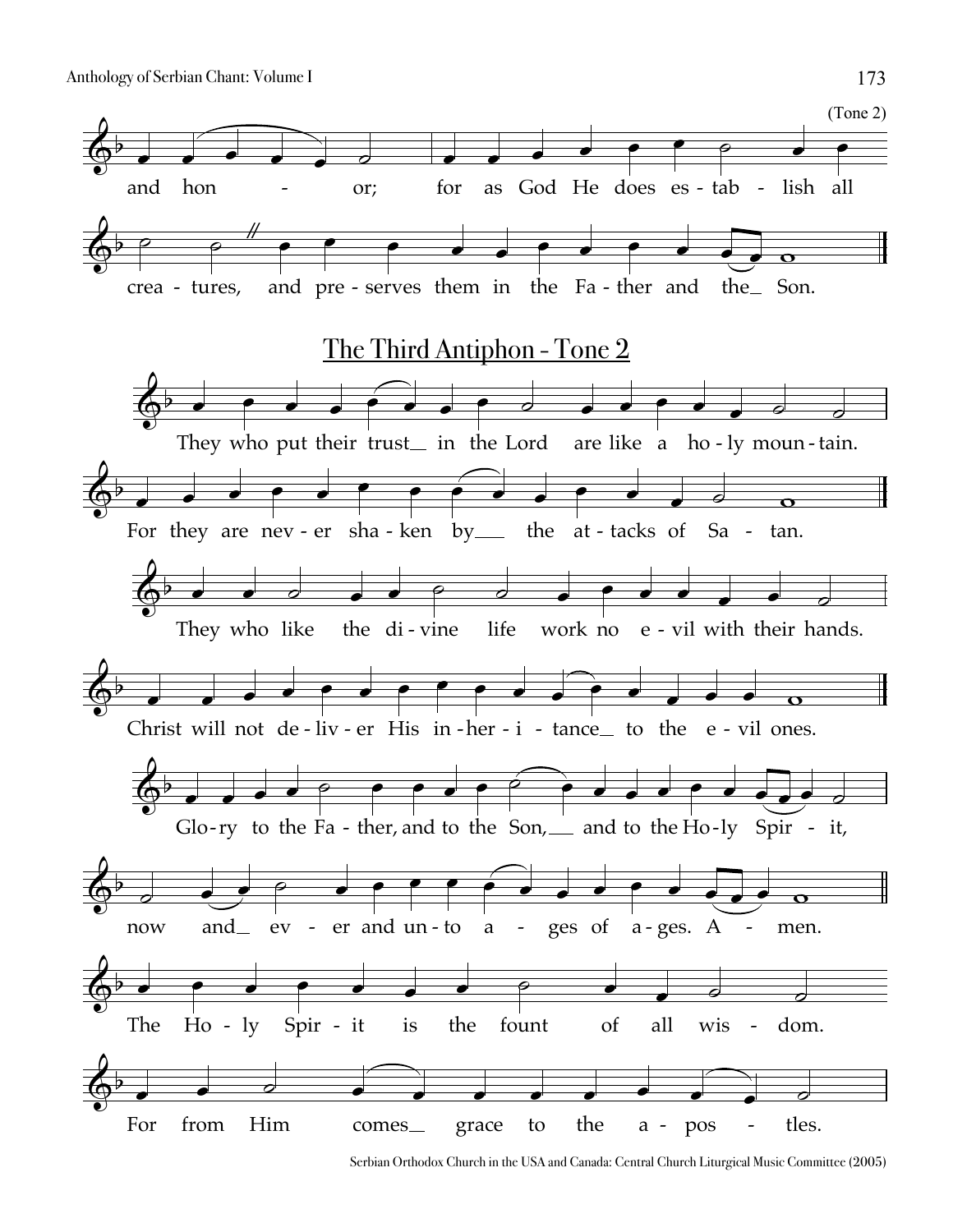

Serbian Orthodox Church in the USA and Canada: Central Church Liturgical Music Committee (2005)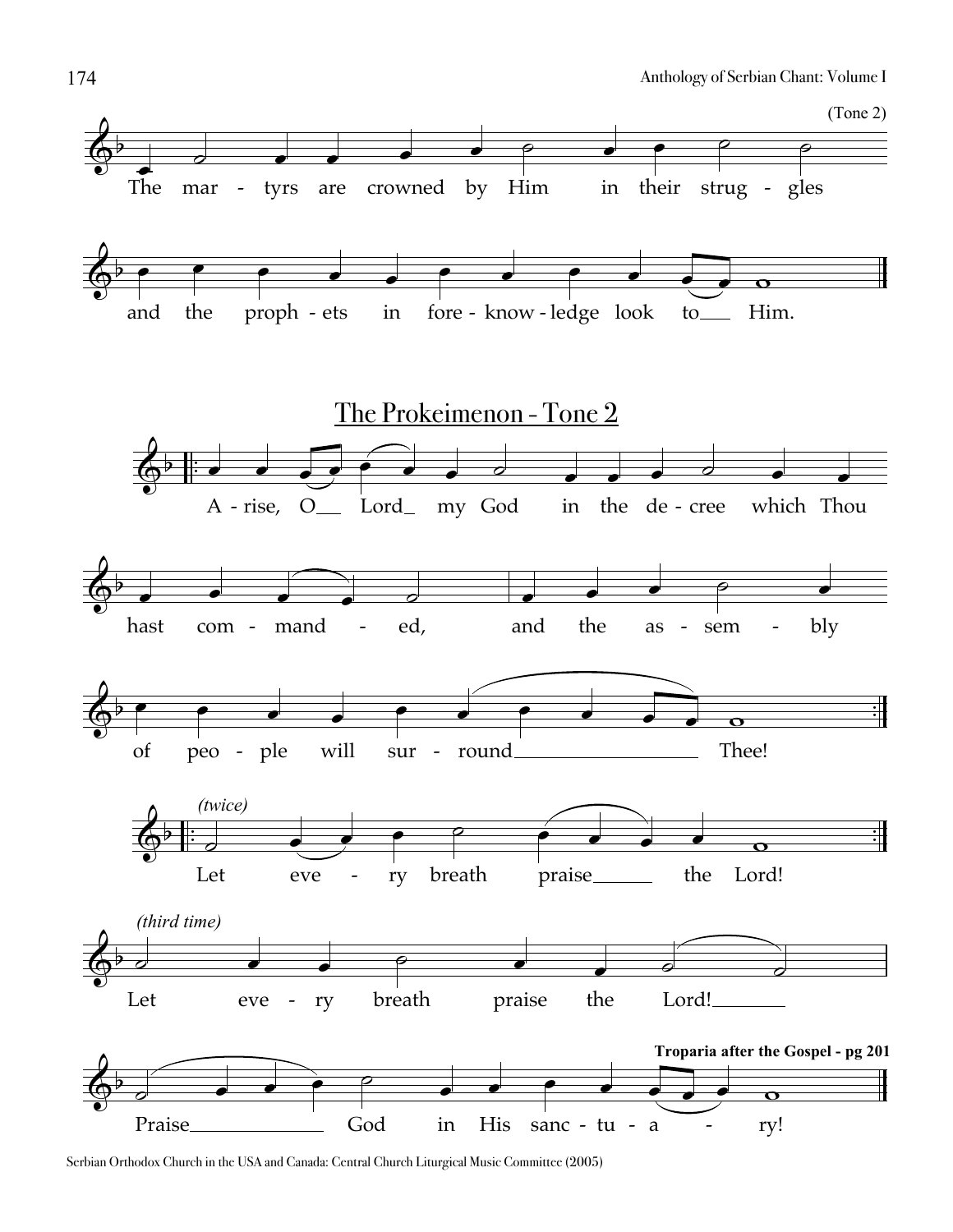

Serbian Orthodox Church in the USA and Canada: Central Church Liturgical Music Committee (2005)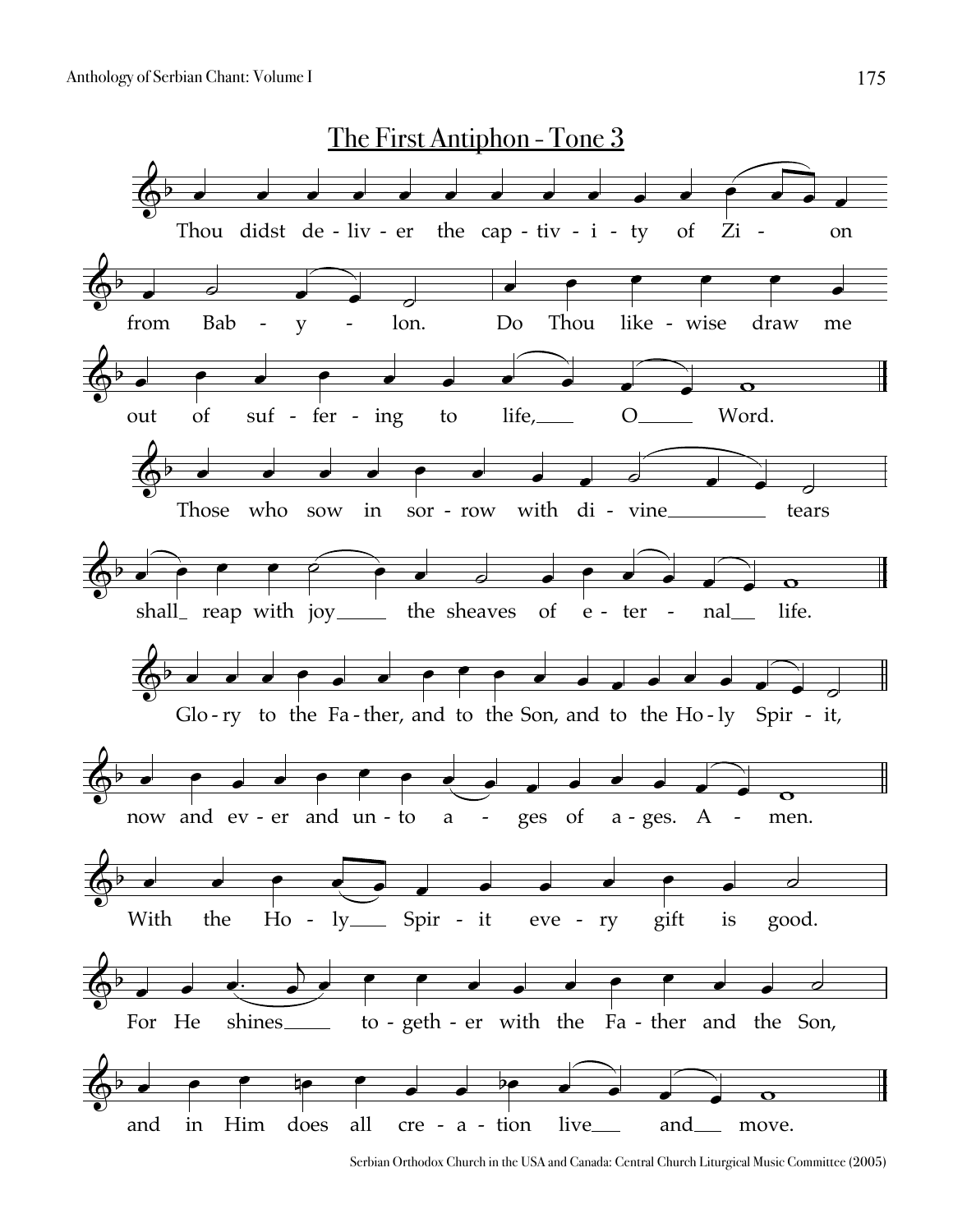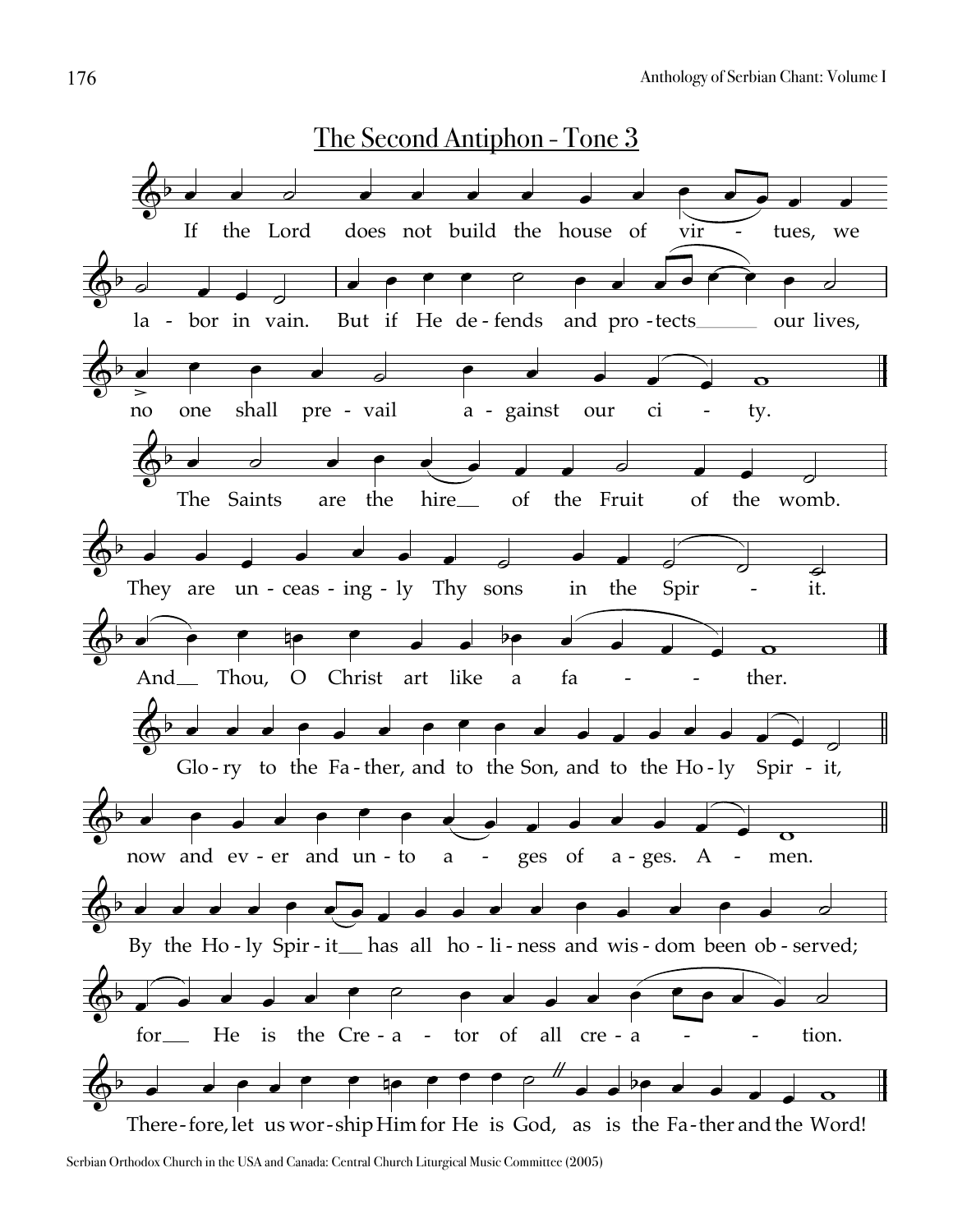

Serbian Orthodox Church in the USA and Canada: Central Church Liturgical Music Committee (2005)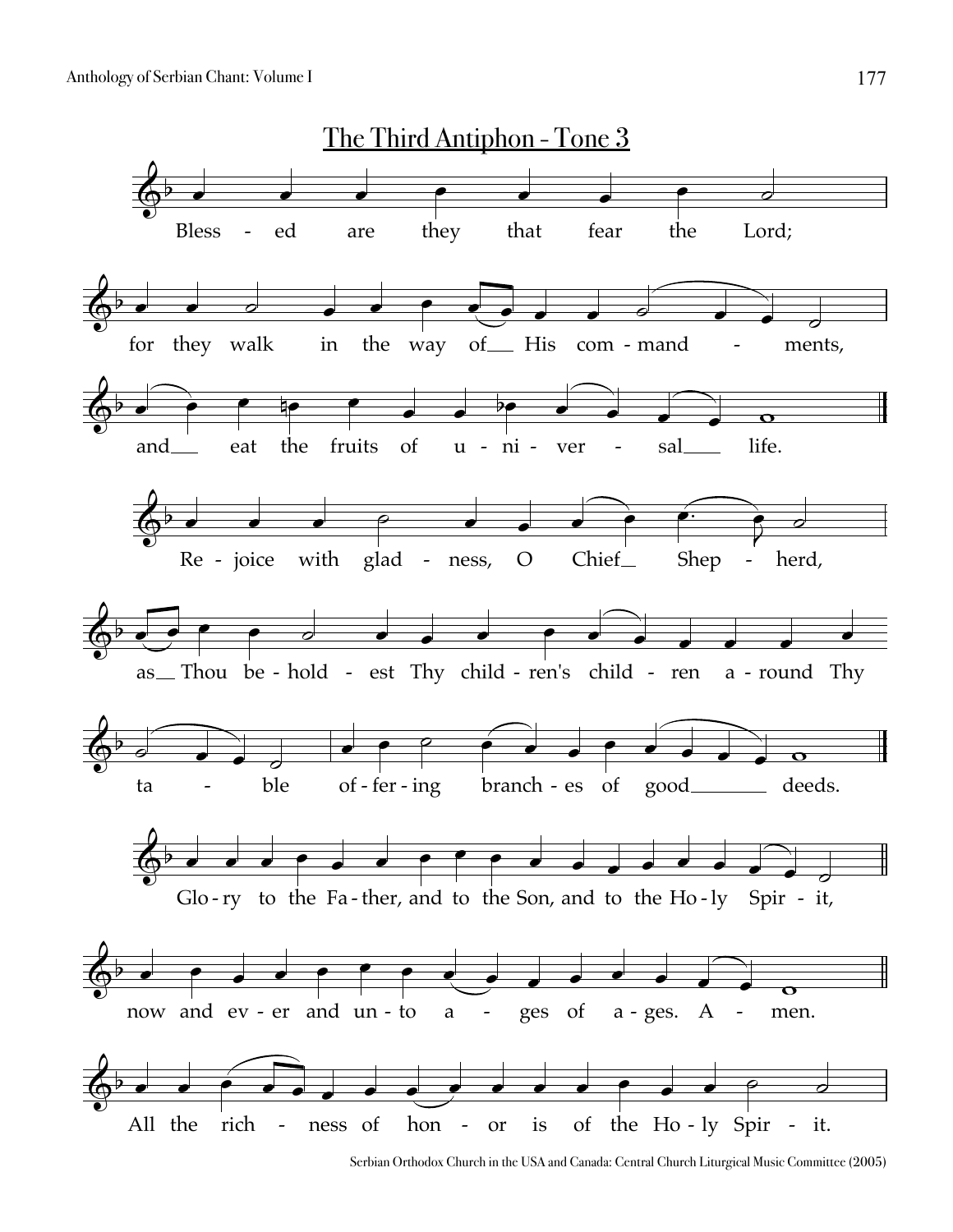

Serbian Orthodox Church in the USA and Canada: Central Church Liturgical Music Committee (2005)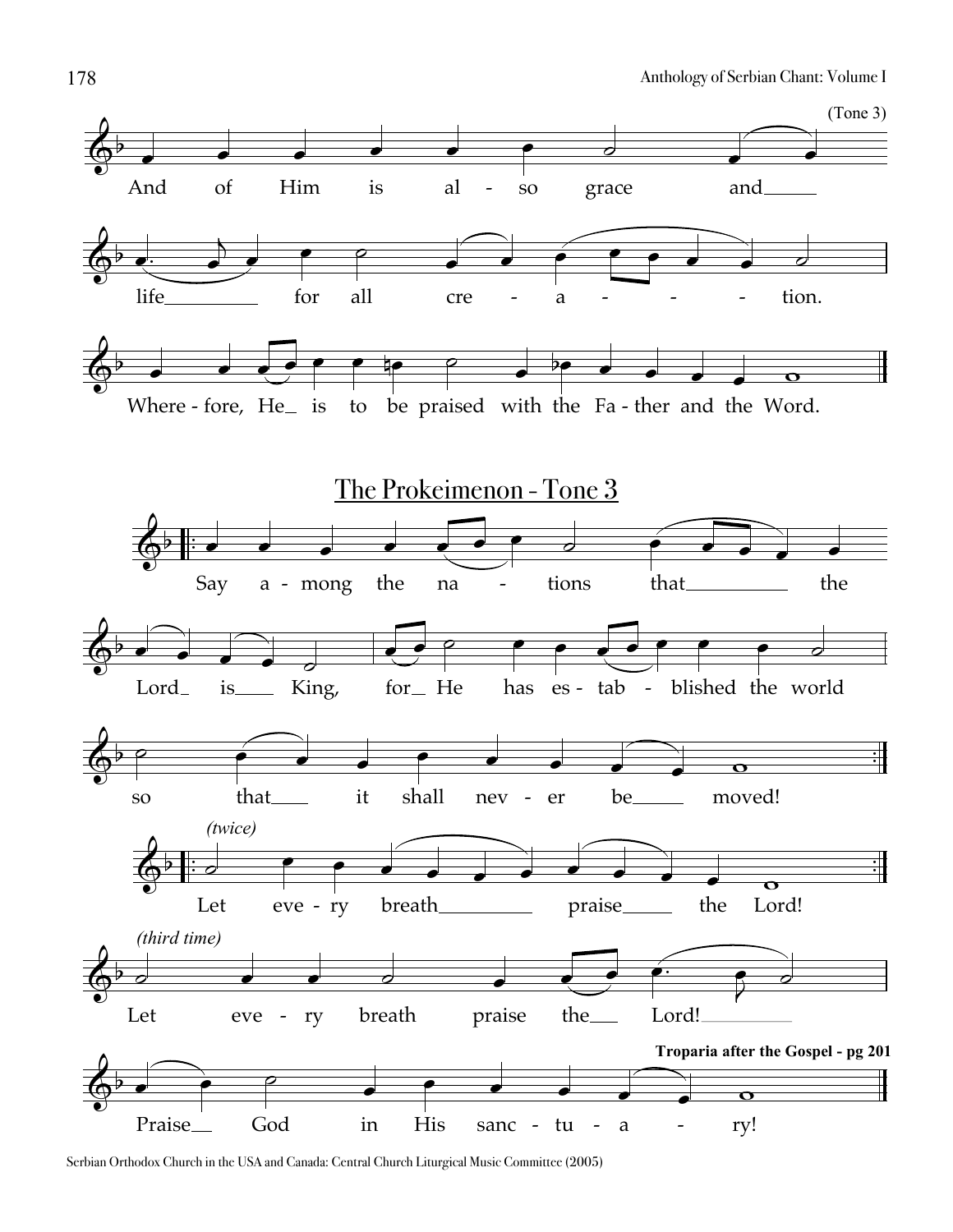

Serbian Orthodox Church in the USA and Canada: Central Church Liturgical Music Committee (2005)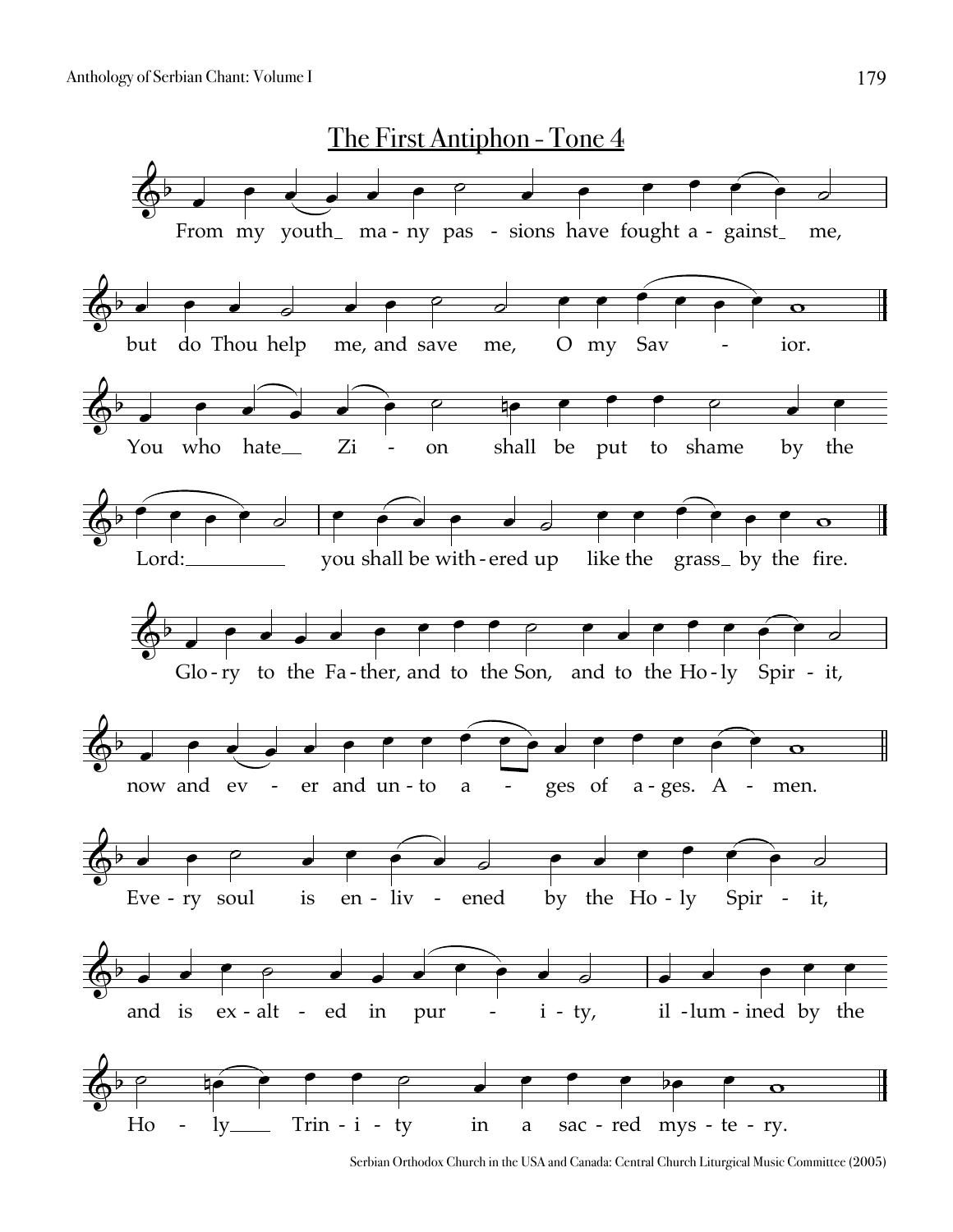

Serbian Orthodox Church in the USA and Canada: Central Church Liturgical Music Committee (2005)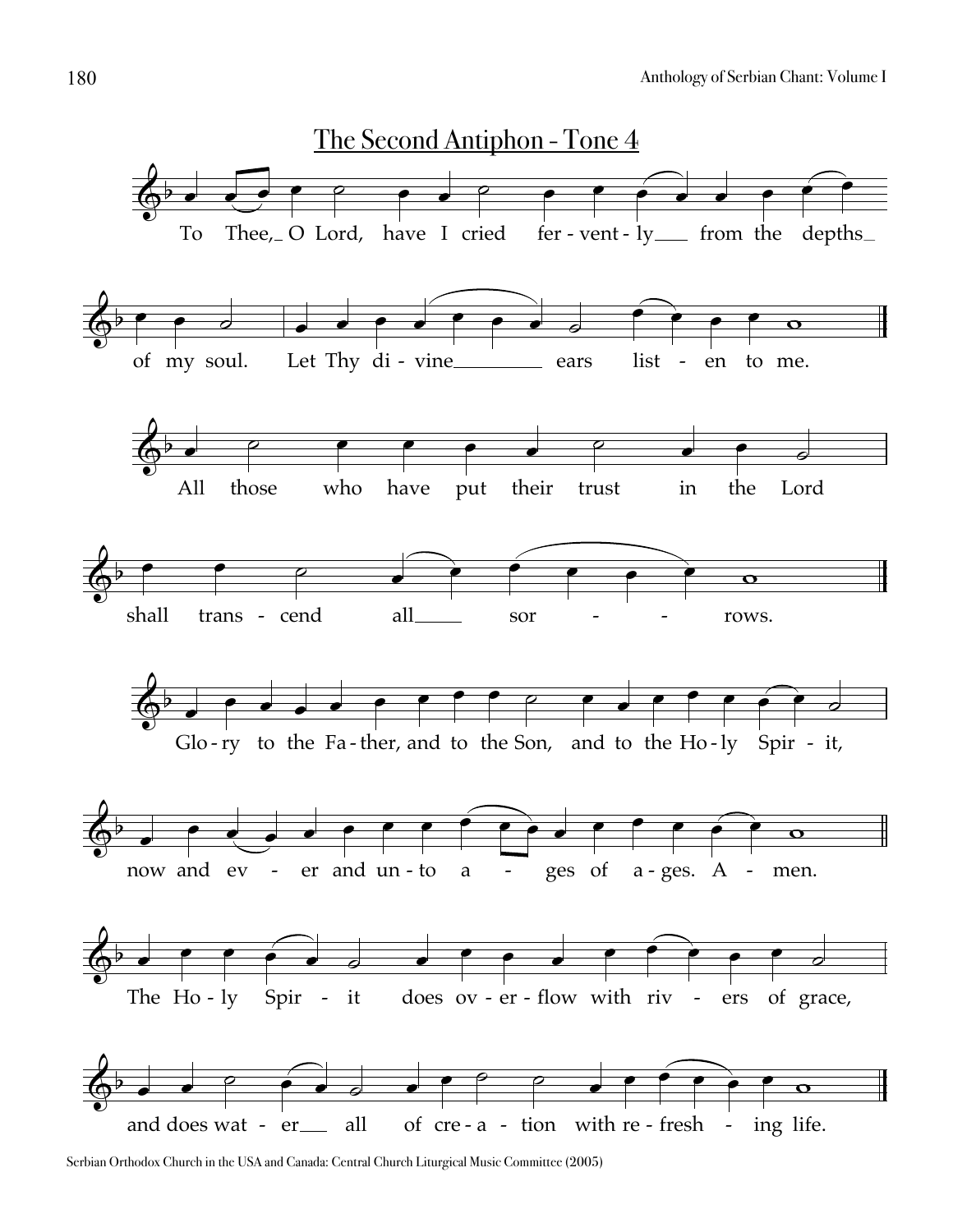

Serbian Orthodox Church in the USA and Canada: Central Church Liturgical Music Committee (2005)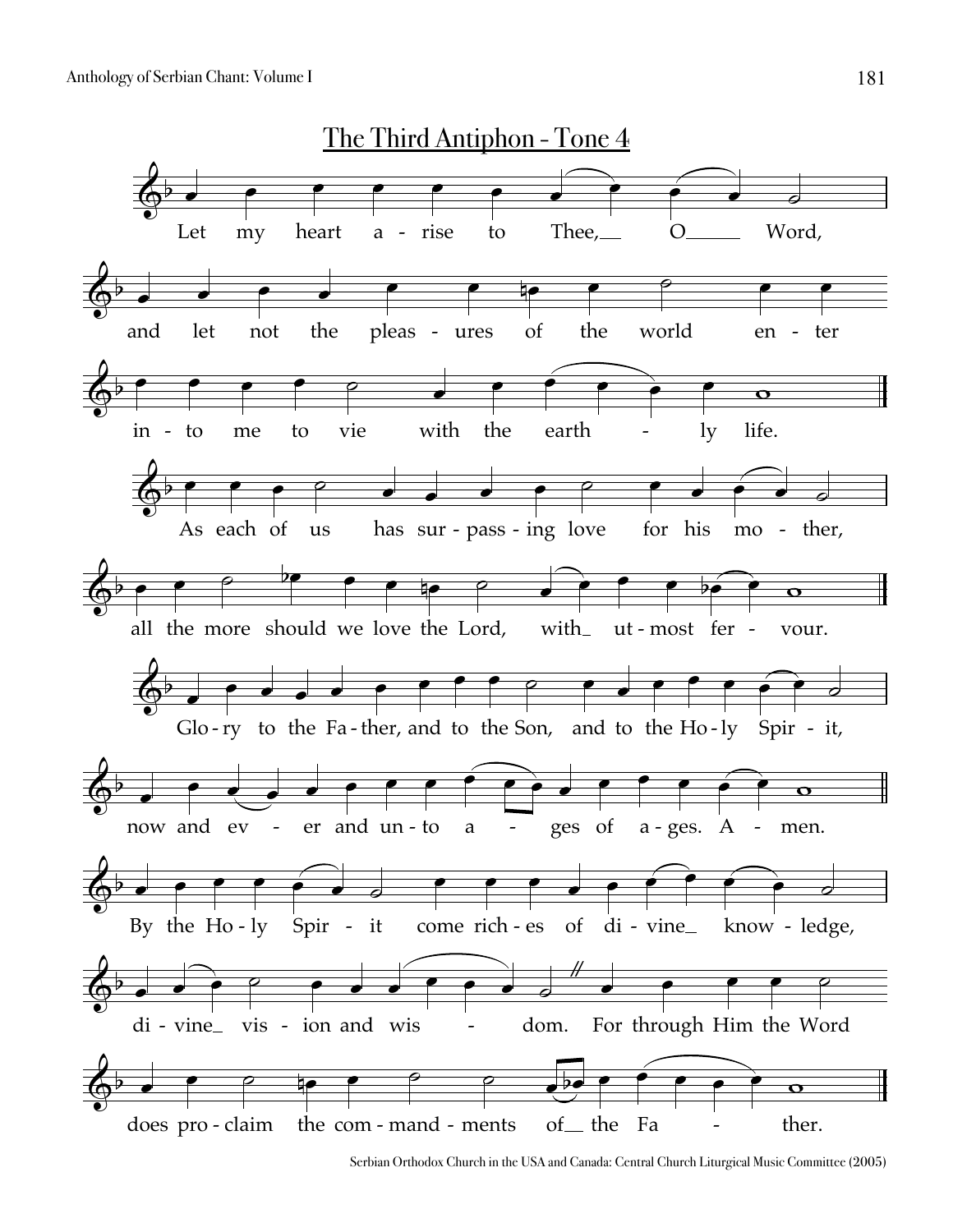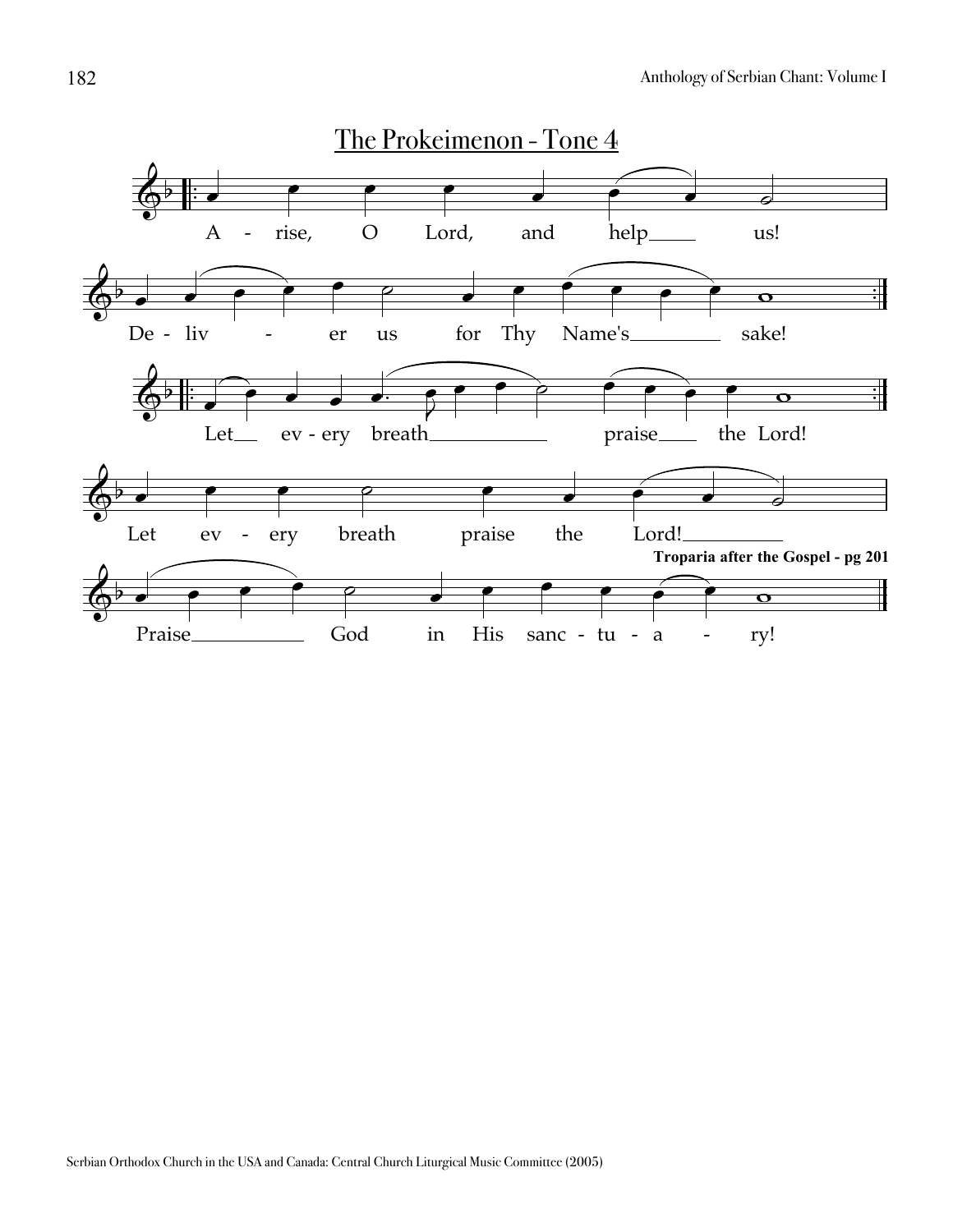

Serbian Orthodox Church in the USA and Canada: Central Church Liturgical Music Committee (2005)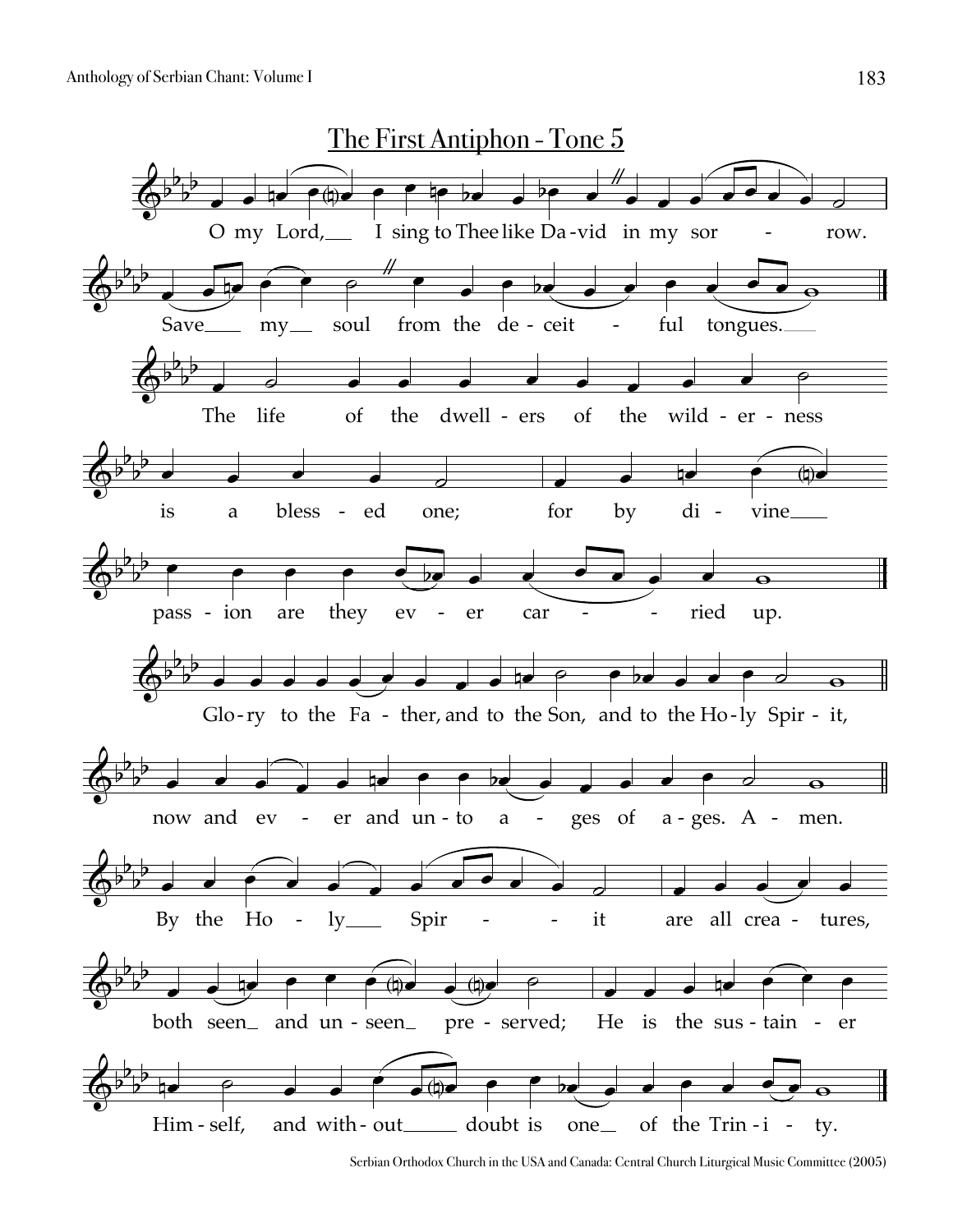

Serbian Orthodox Church in the USA and Canada: Central Church Liturgical Music Committee (2005)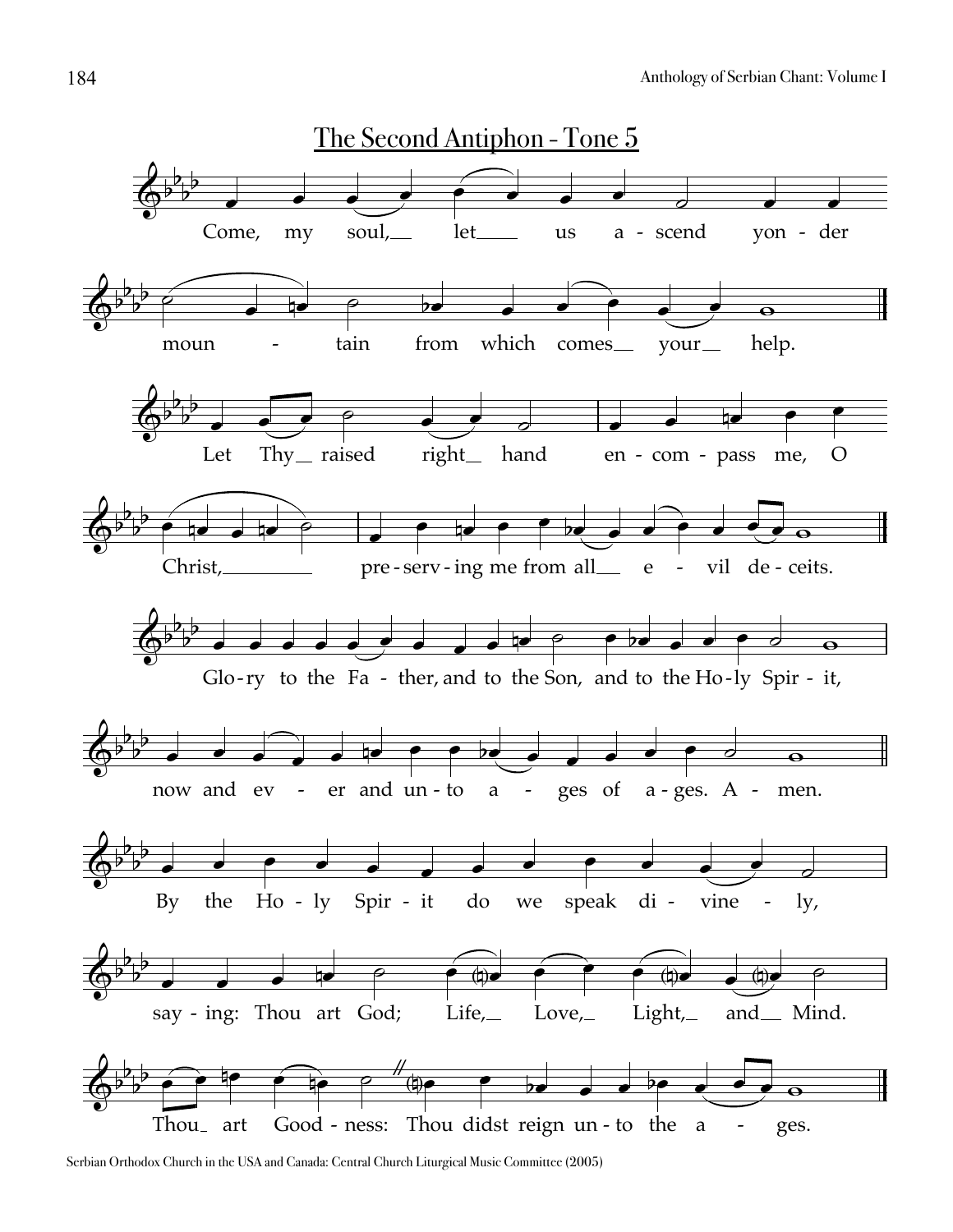

Serbian Orthodox Church in the USA and Canada: Central Church Liturgical Music Committee (2005)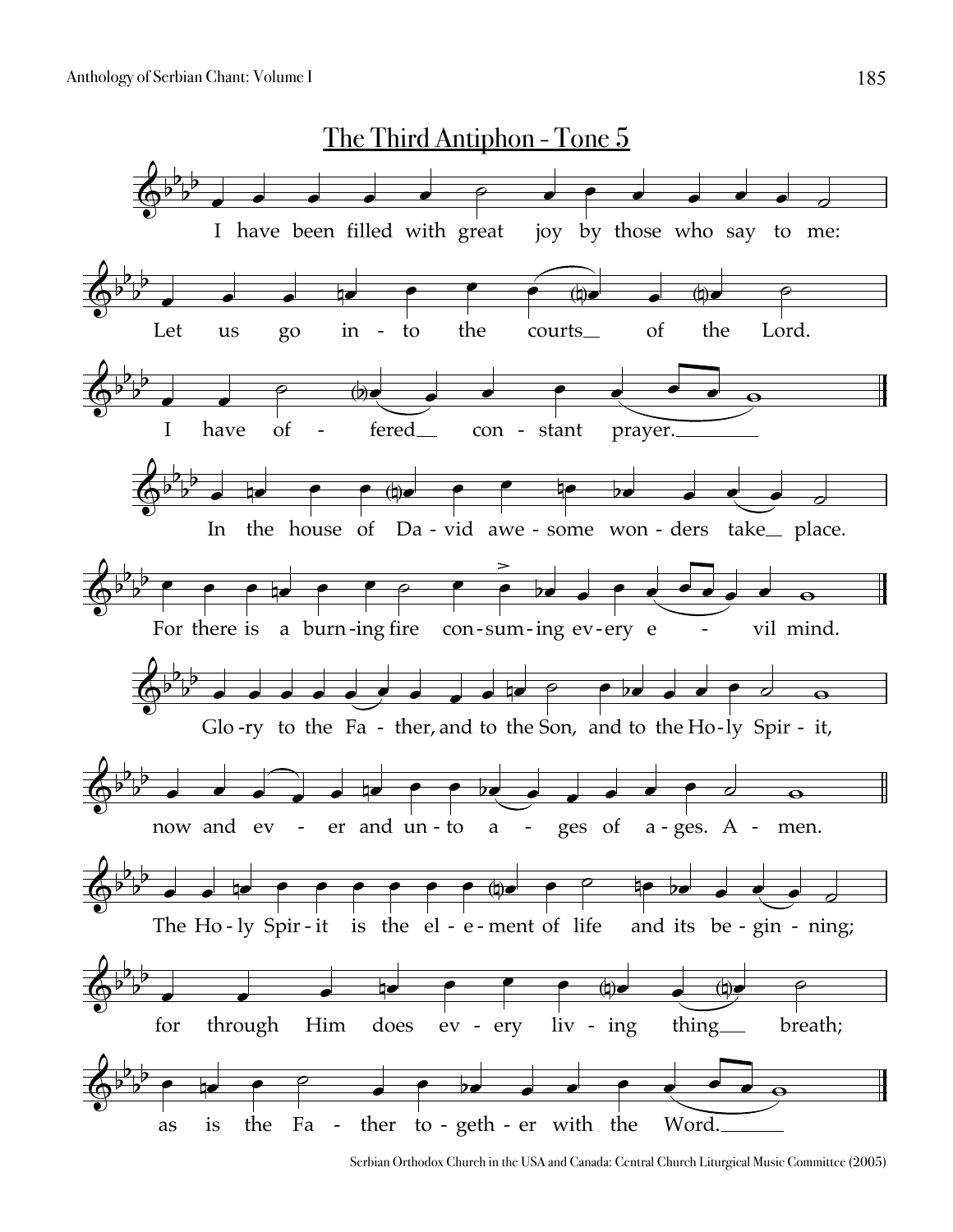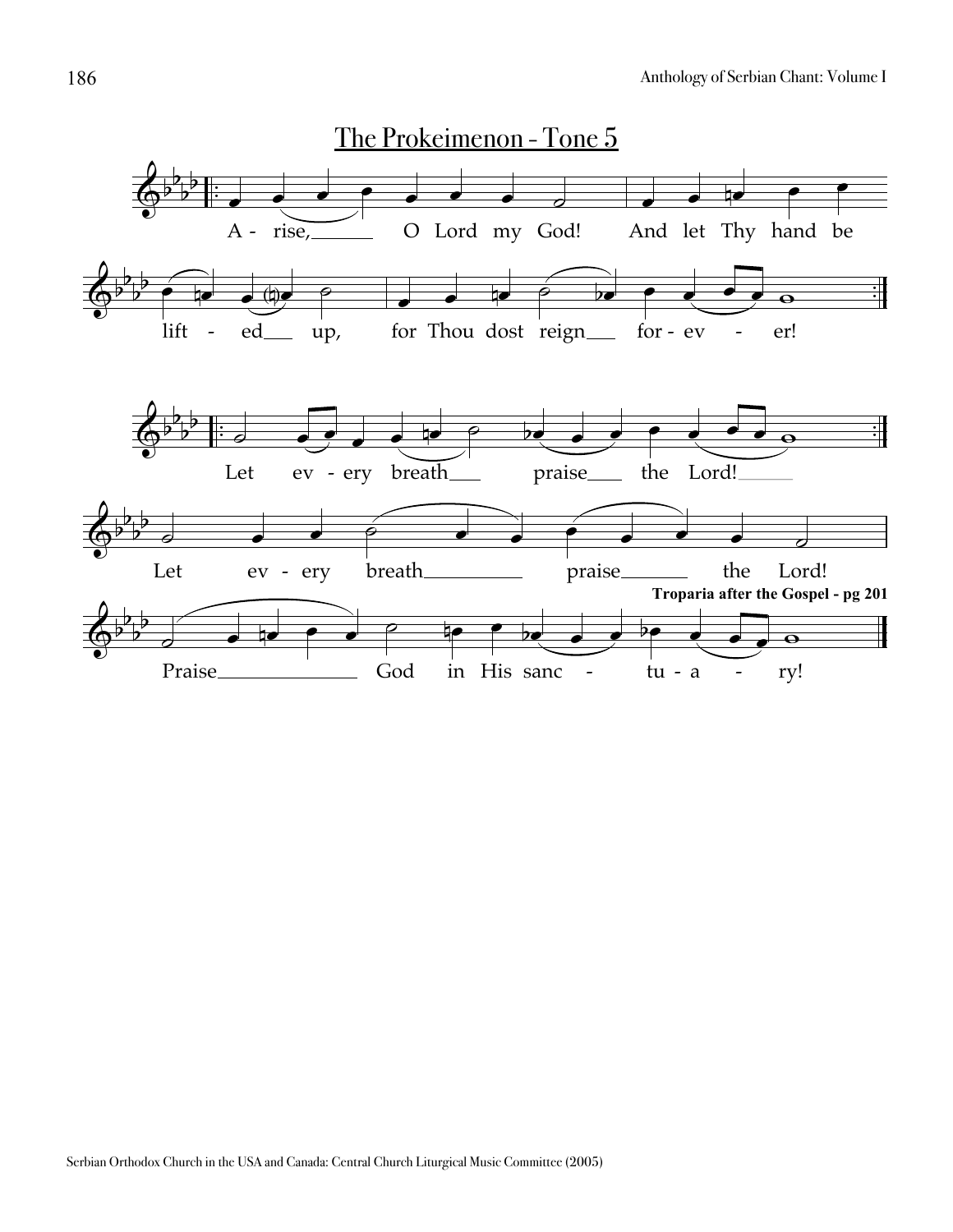

Serbian Orthodox Church in the USA and Canada: Central Church Liturgical Music Committee (2005)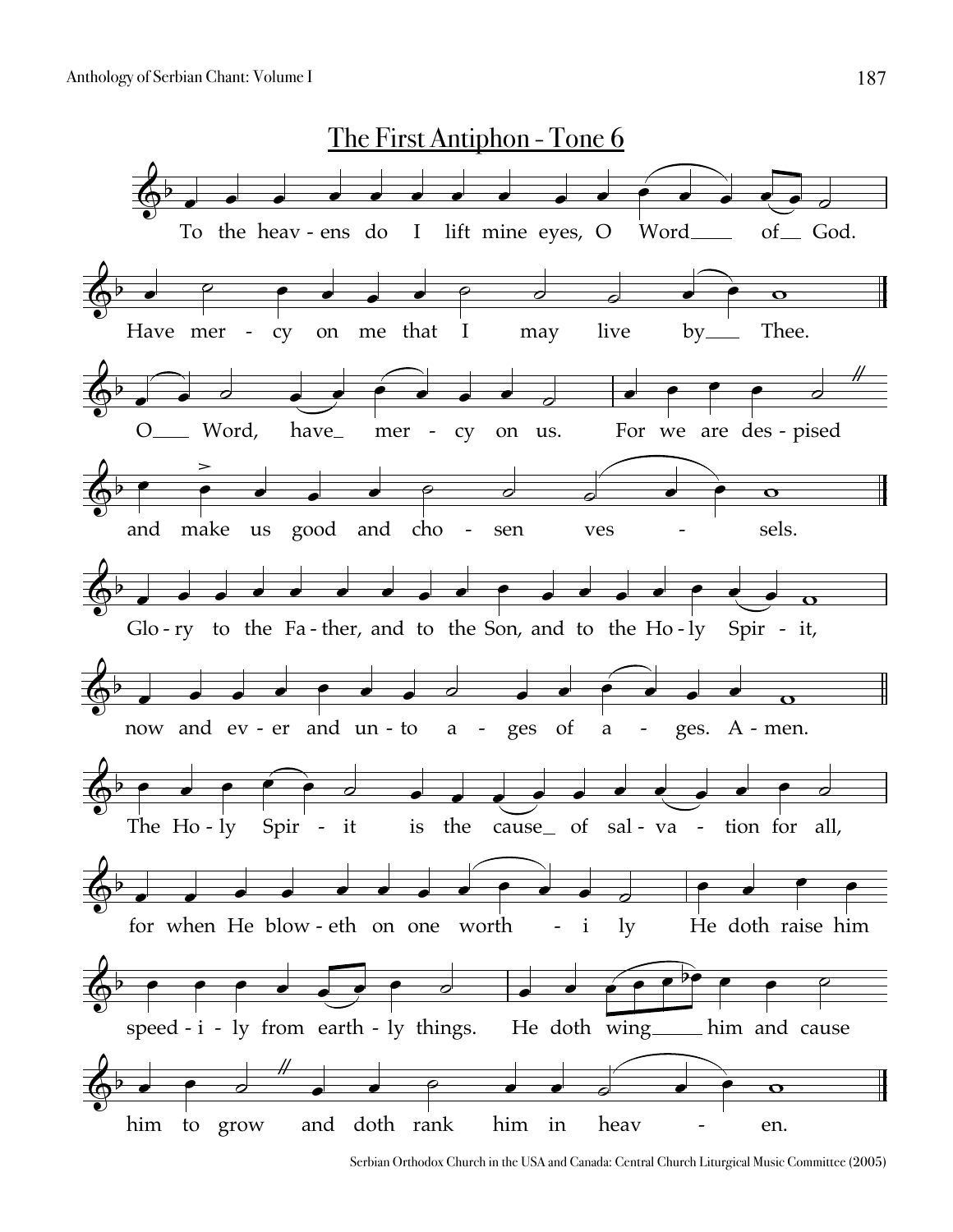

Serbian Orthodox Church in the USA and Canada: Central Church Liturgical Music Committee (2005)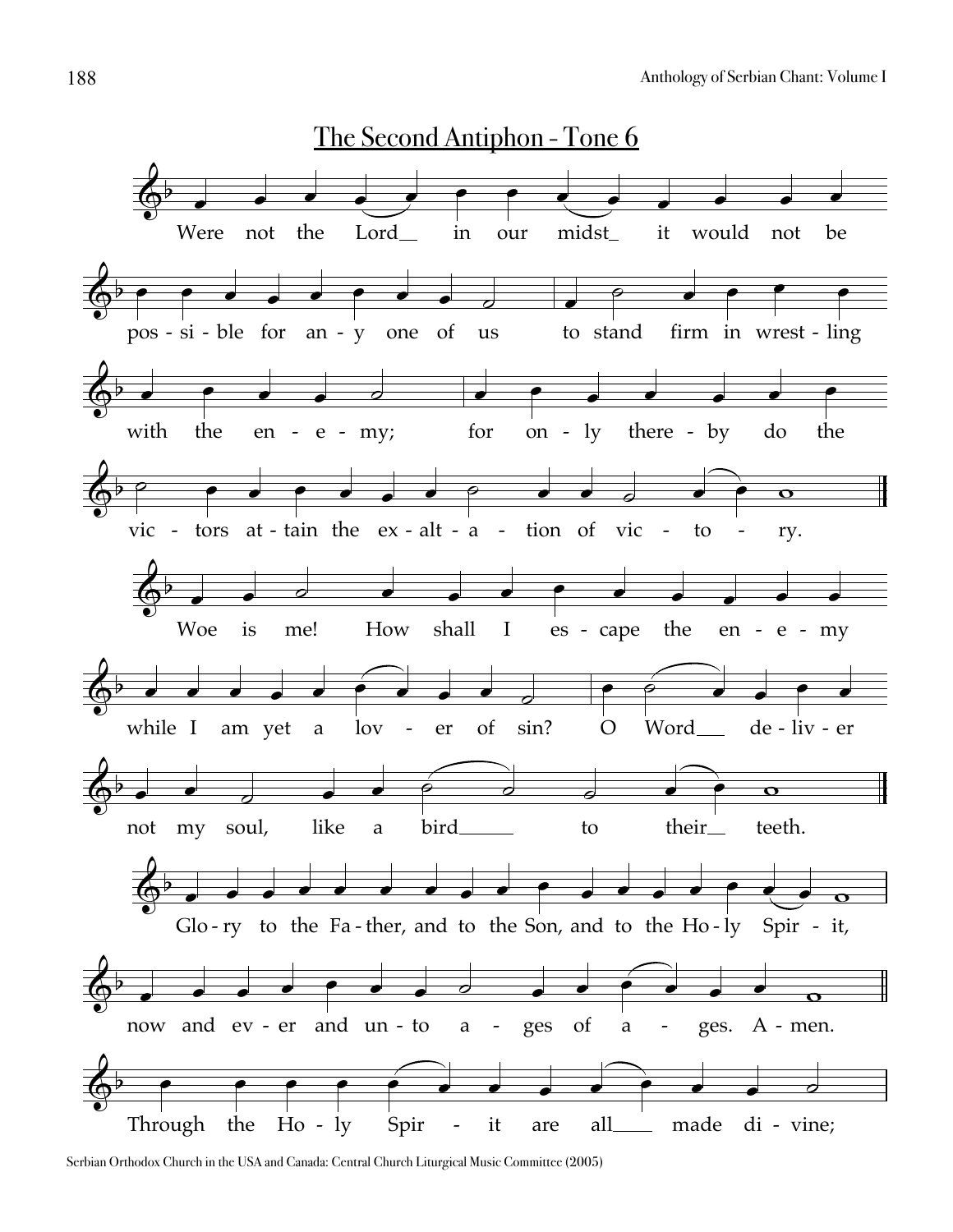

Serbian Orthodox Church in the USA and Canada: Central Church Liturgical Music Committee (2005)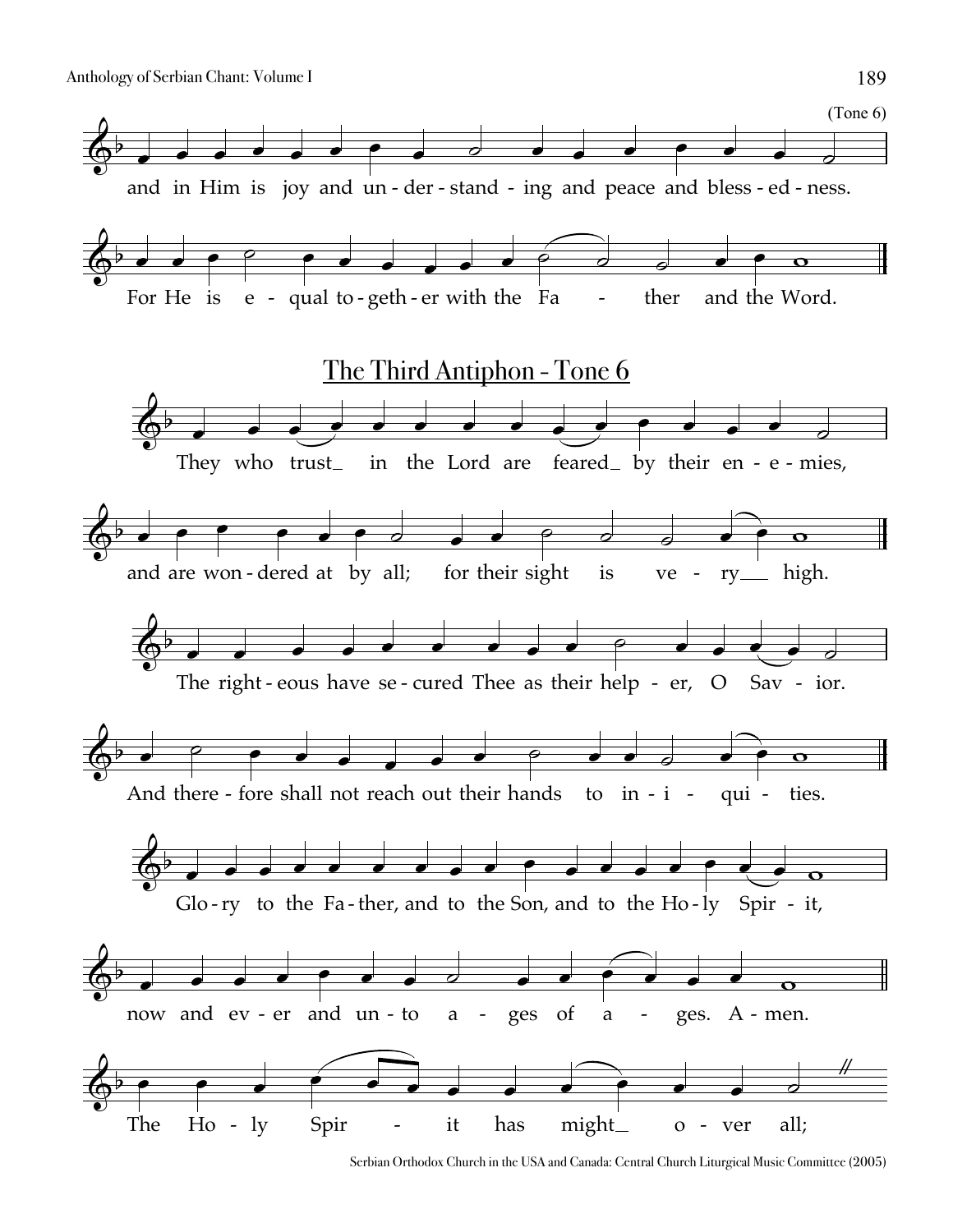

Serbian Orthodox Church in the USA and Canada: Central Church Liturgical Music Committee (2005)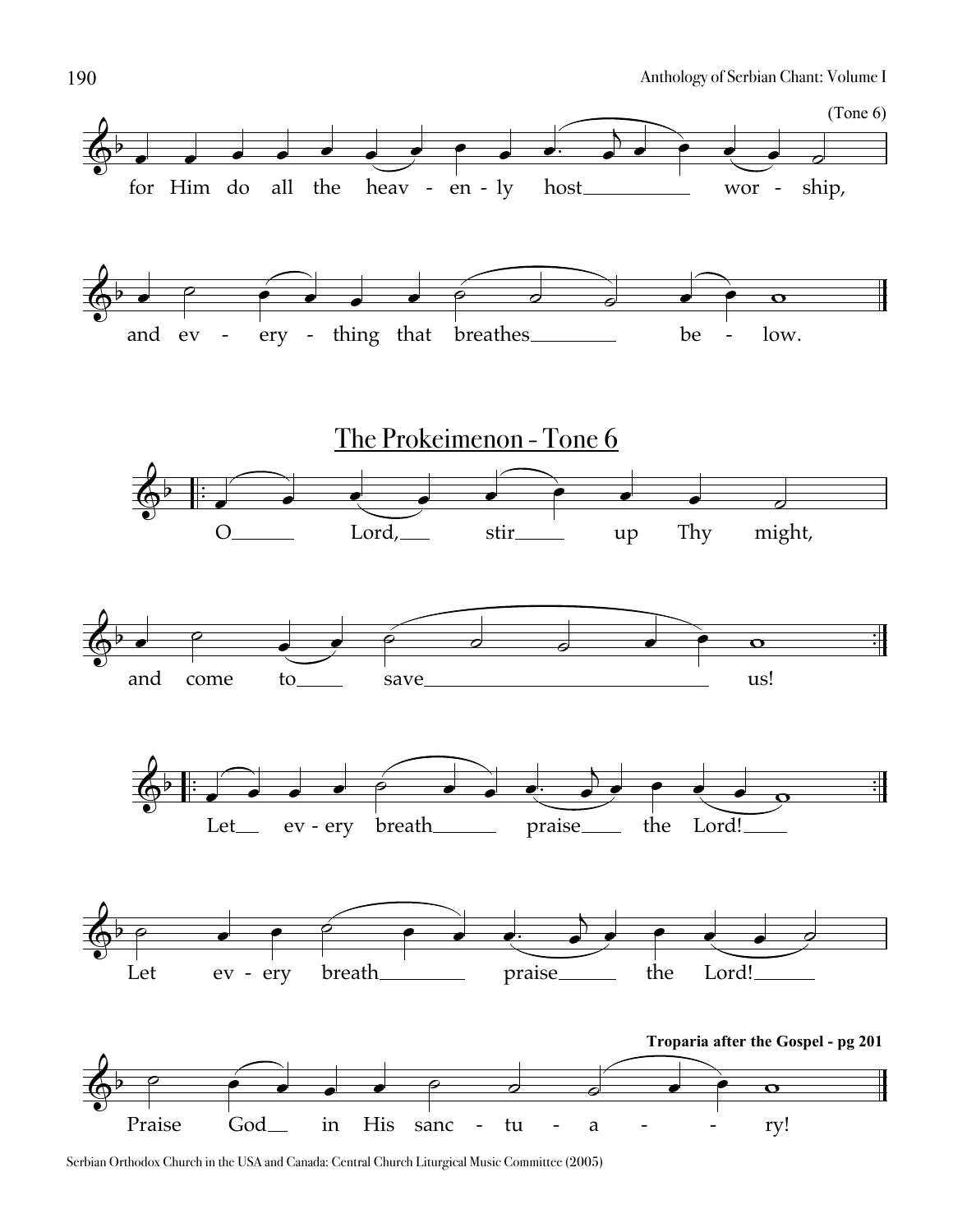

Serbian Orthodox Church in the USA and Canada: Central Church Liturgical Music Committee (2005)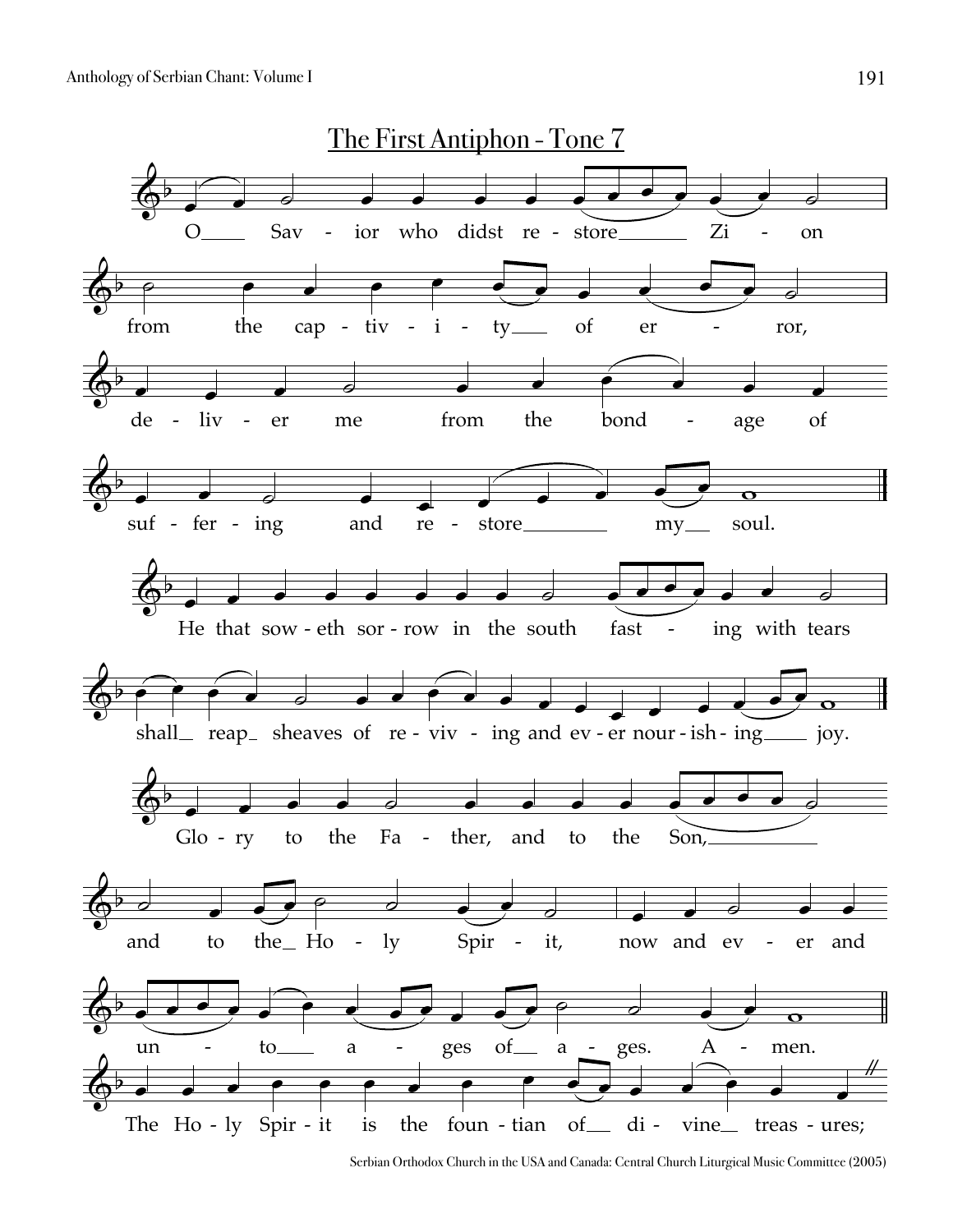

Serbian Orthodox Church in the USA and Canada: Central Church Liturgical Music Committee (2005)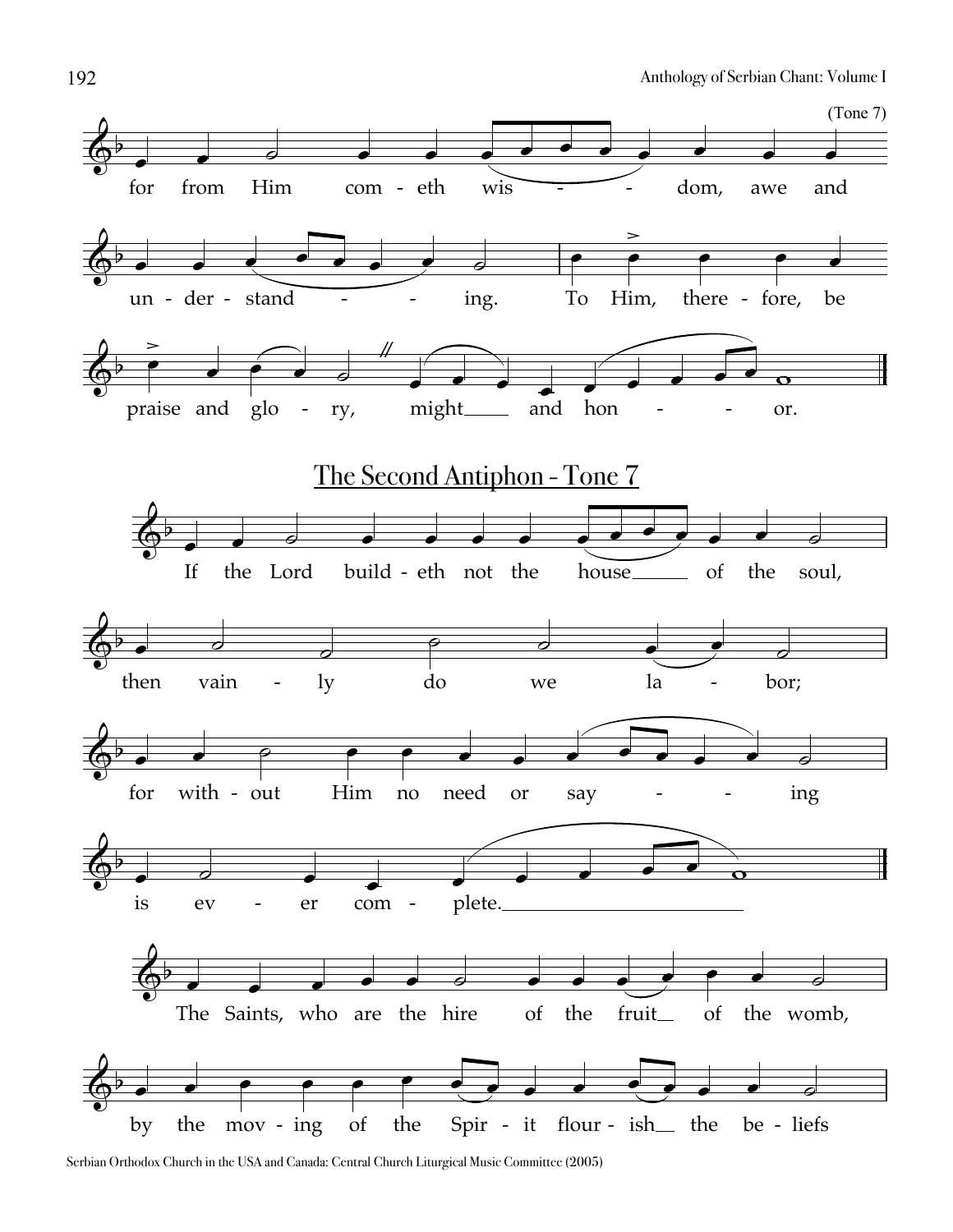

Serbian Orthodox Church in the USA and Canada: Central Church Liturgical Music Committee (2005)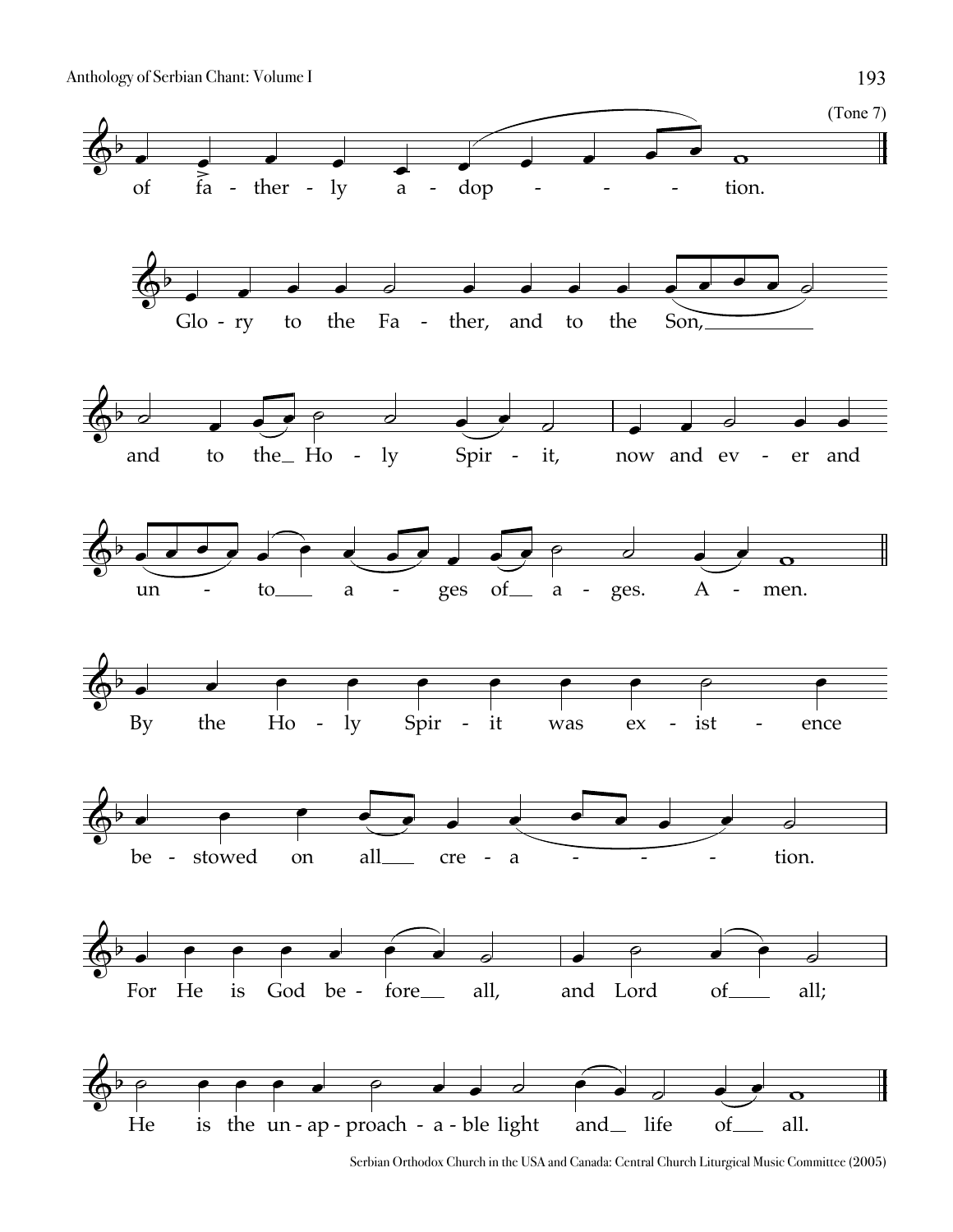

Serbian Orthodox Church in the USA and Canada: Central Church Liturgical Music Committee (2005)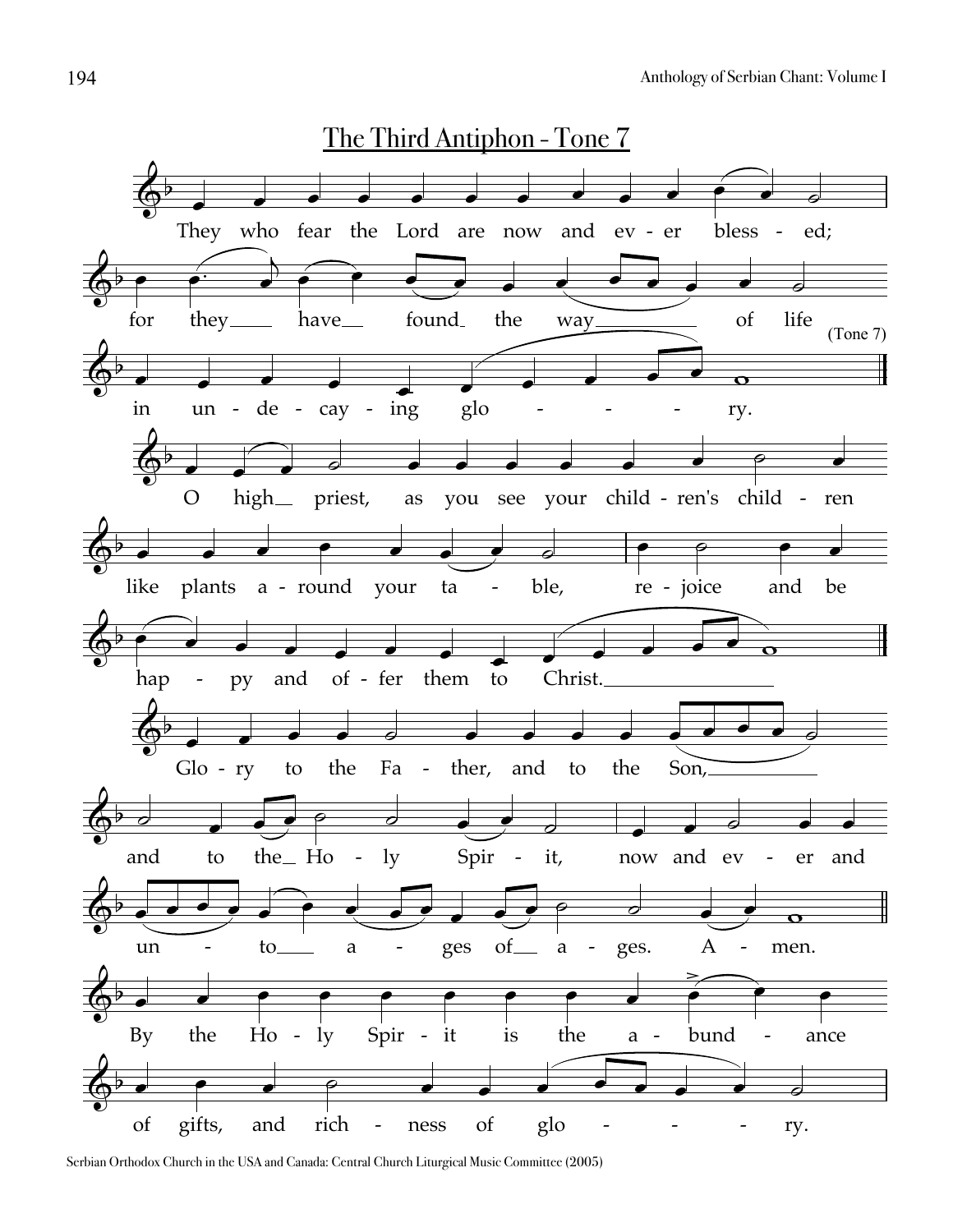

Serbian Orthodox Church in the USA and Canada: Central Church Liturgical Music Committee (2005)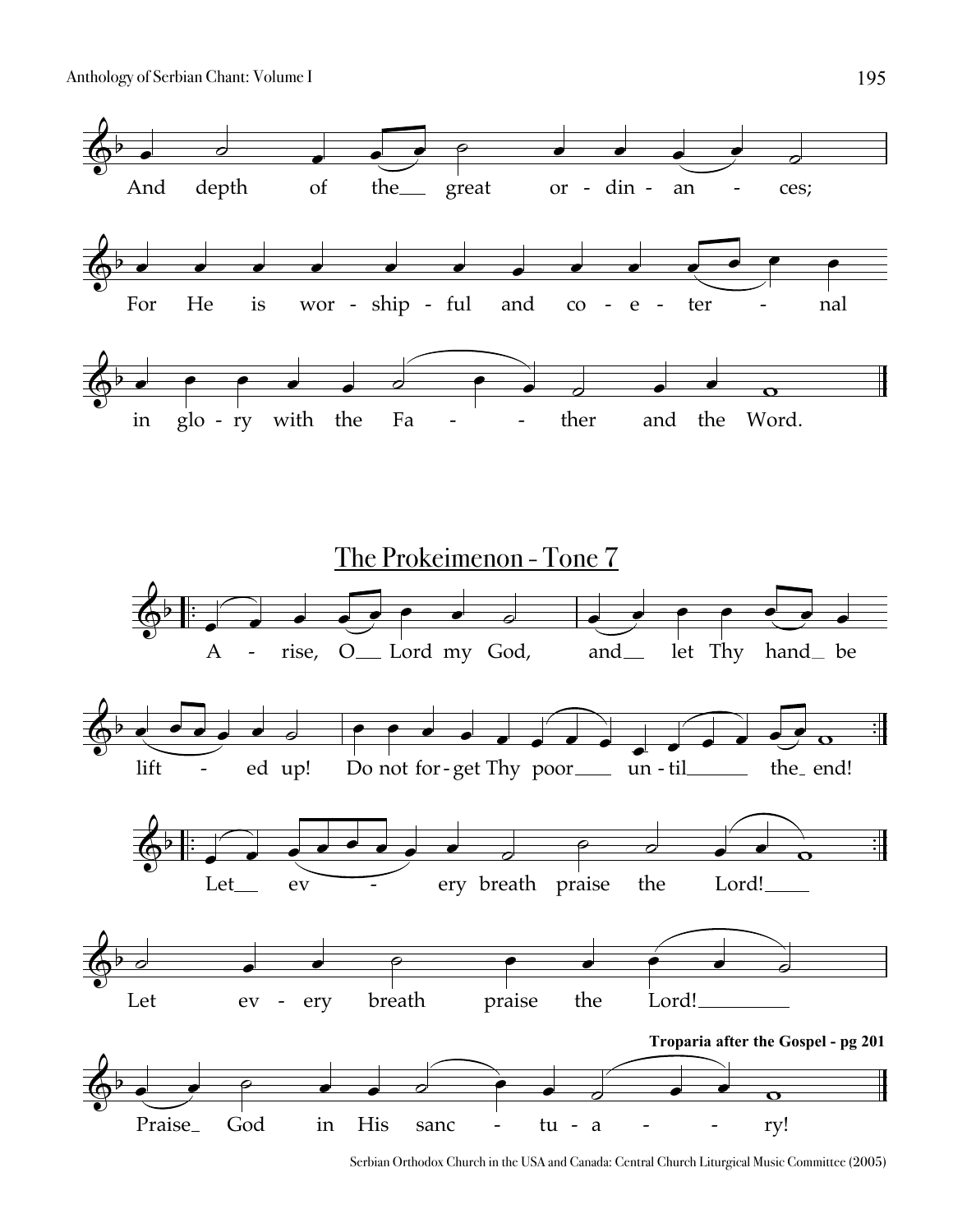

Serbian Orthodox Church in the USA and Canada: Central Church Liturgical Music Committee (2005)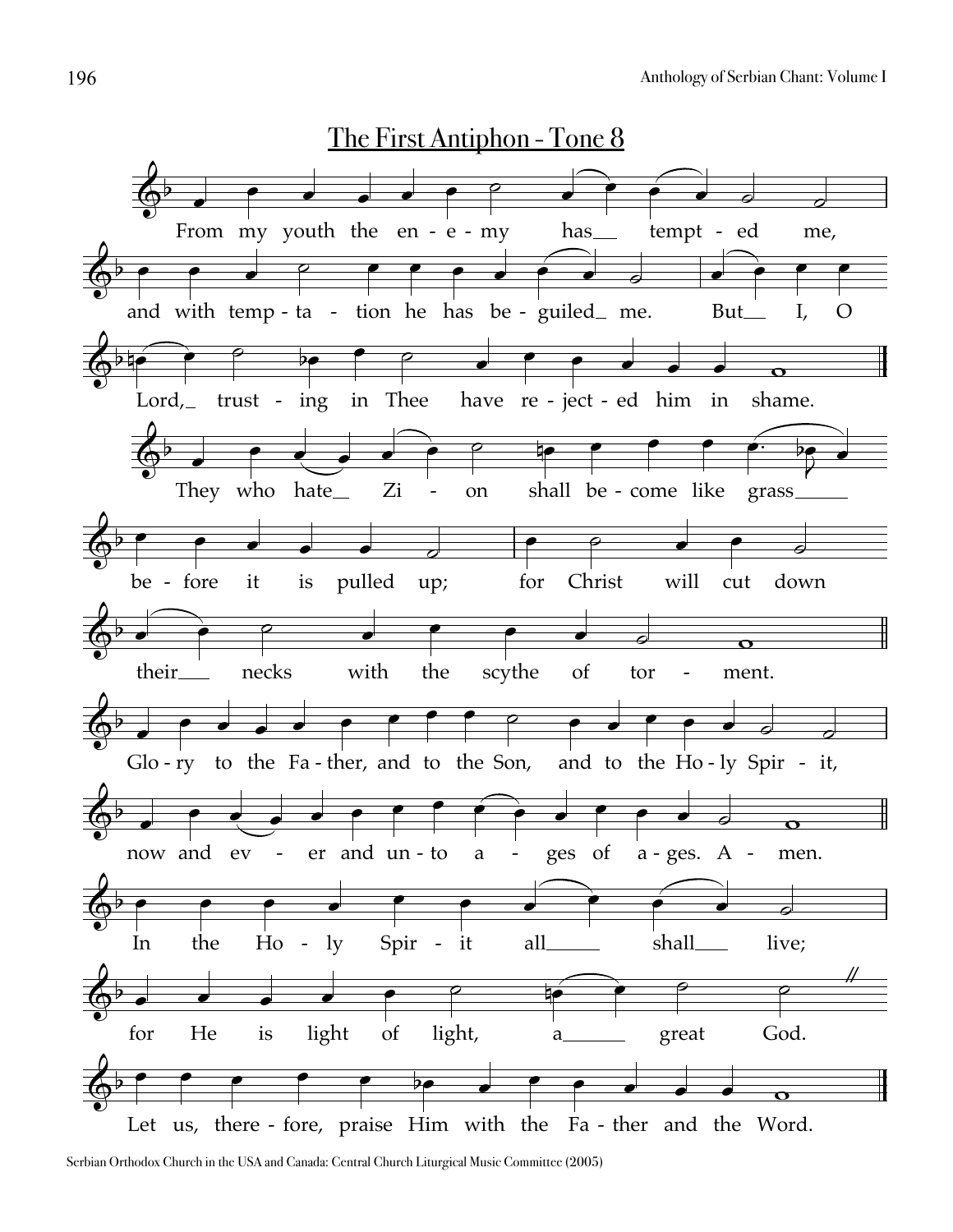

Serbian Orthodox Church in the USA and Canada: Central Church Liturgical Music Committee (2005)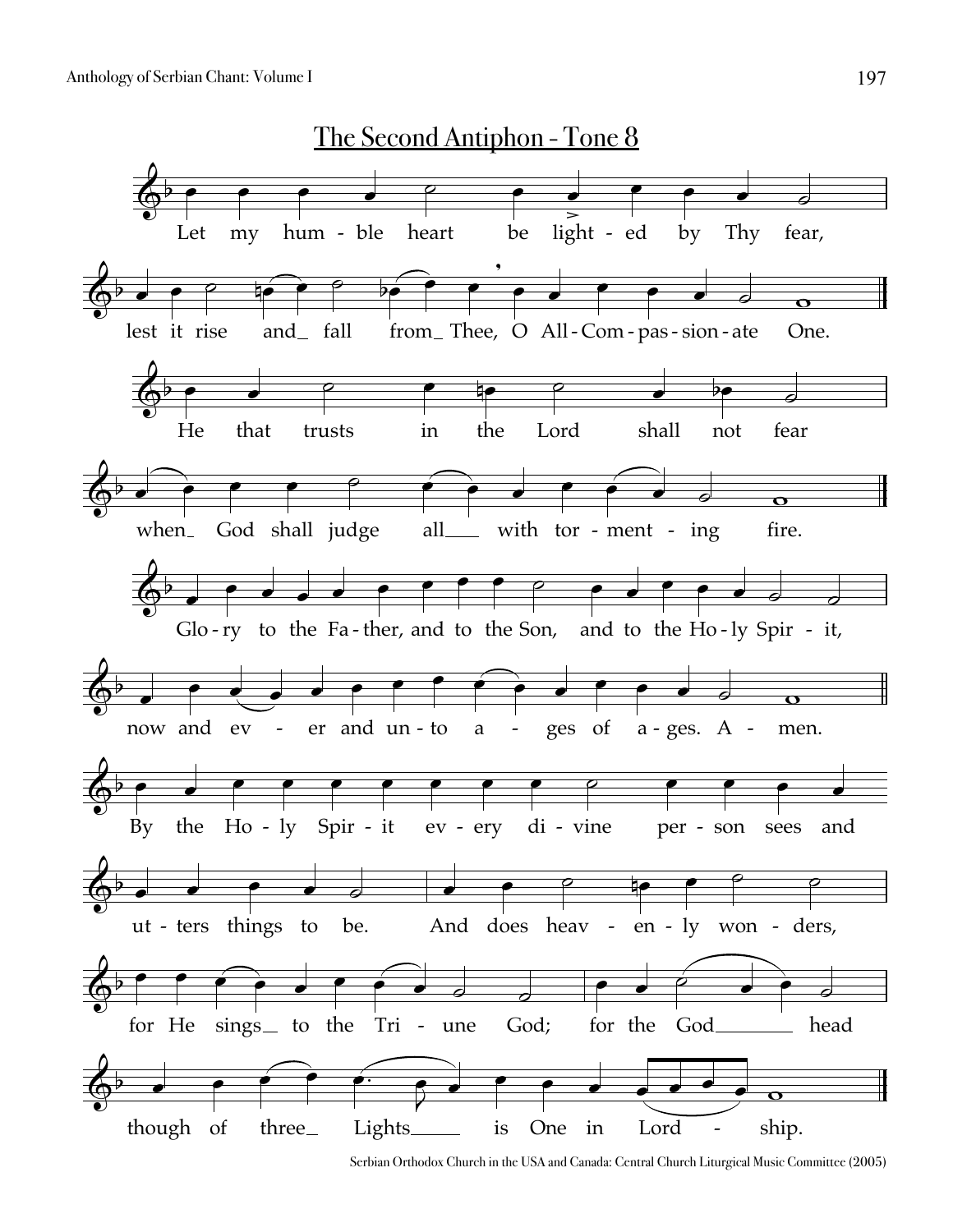

Serbian Orthodox Church in the USA and Canada: Central Church Liturgical Music Committee (2005)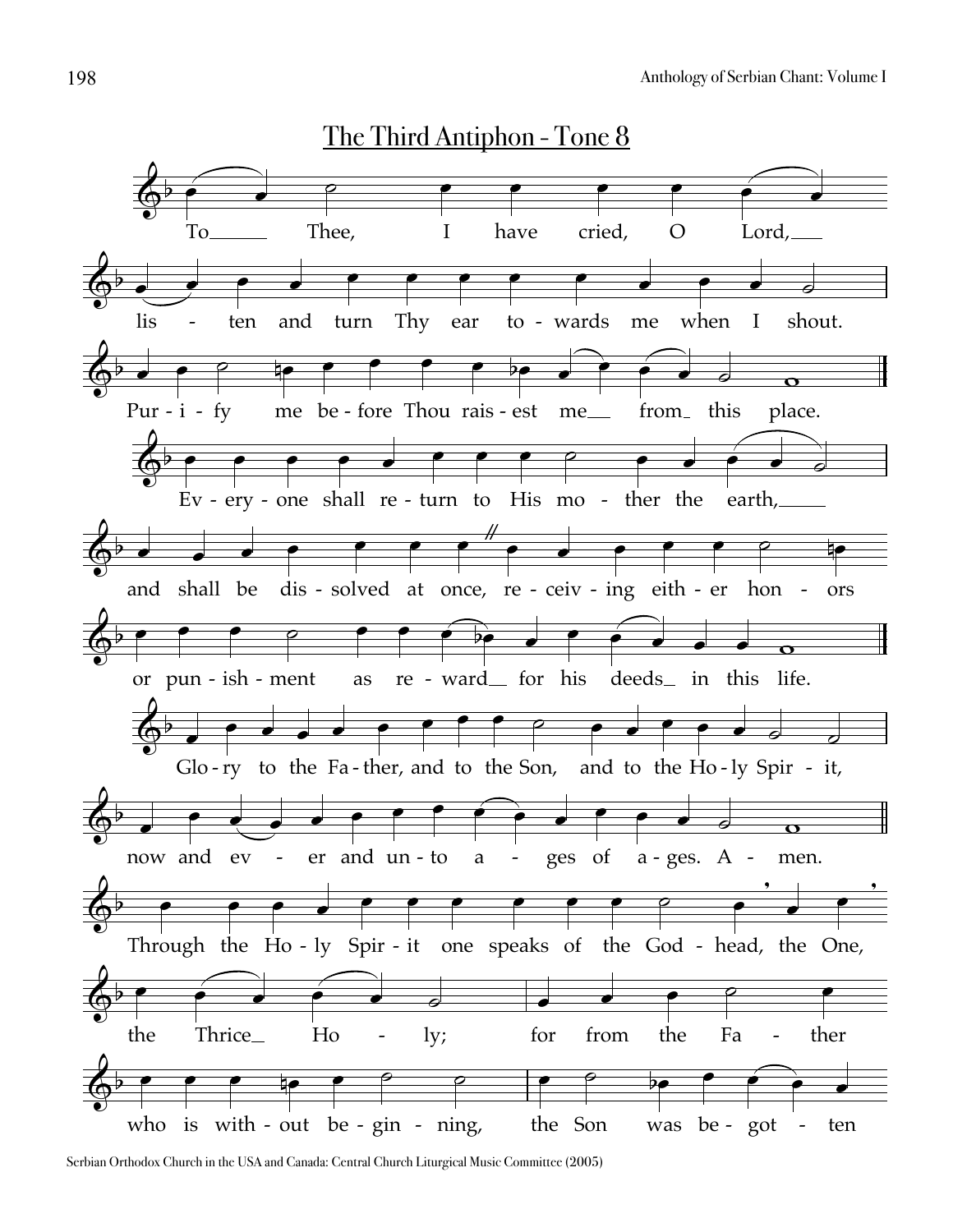

Serbian Orthodox Church in the USA and Canada: Central Church Liturgical Music Committee (2005)